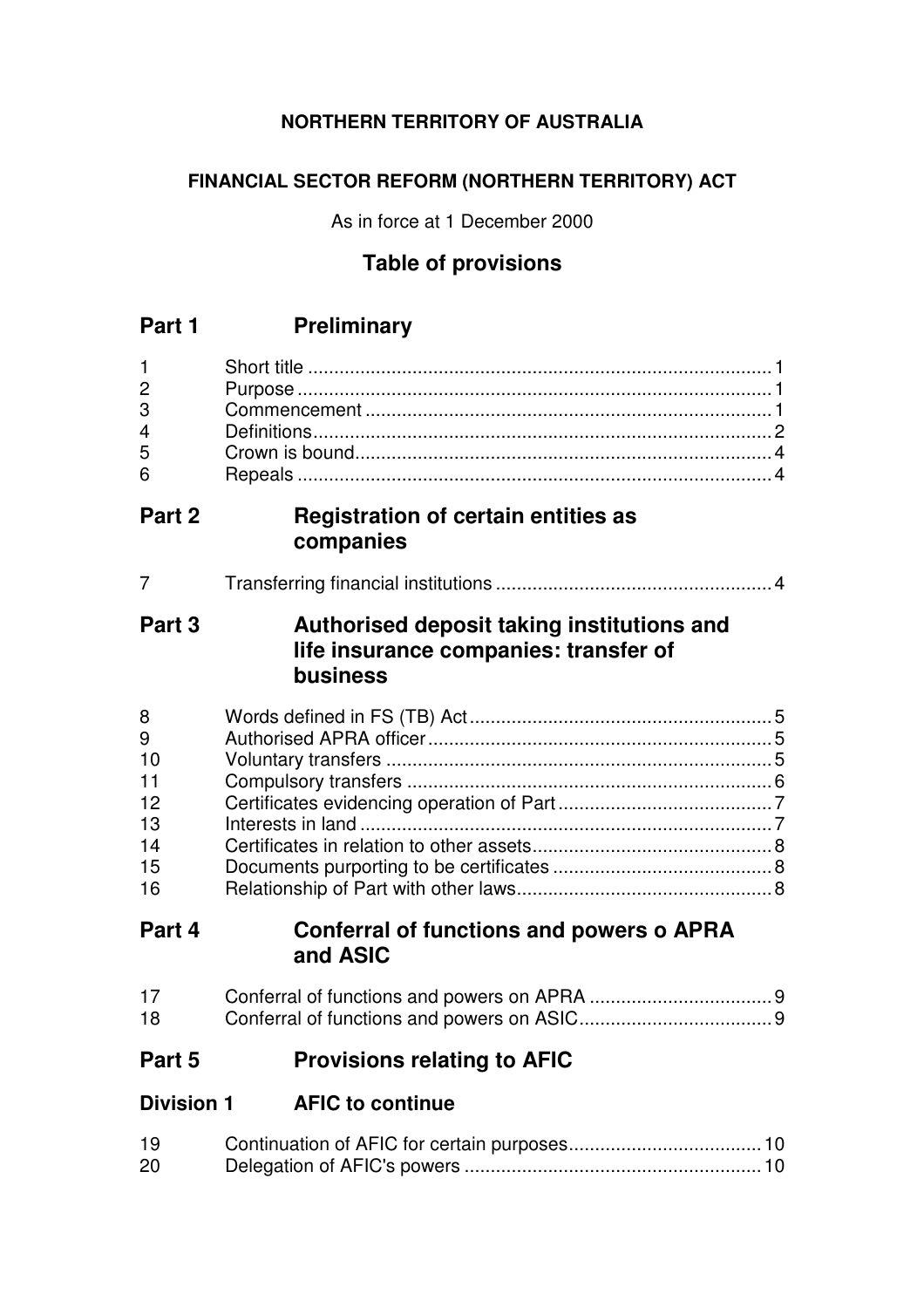# **Division 2 Provisions about AFIC's staff**

| 21<br>22<br>23<br>24 | Transfer of staff to APRA under transfer agreement  10<br>Effect of transfer under section 22 or of employees of AFIC<br>becoming appointed to the Australian Public Service 11 |  |
|----------------------|---------------------------------------------------------------------------------------------------------------------------------------------------------------------------------|--|
| <b>Division 3</b>    | Information may be given to APRA or ASIC                                                                                                                                        |  |
| 25                   |                                                                                                                                                                                 |  |
| <b>Division 4</b>    | <b>Transfer of AFIC's assets and liabilities</b>                                                                                                                                |  |
| 26                   |                                                                                                                                                                                 |  |
| <b>Division 5</b>    | <b>Proceedings involving AFIC</b>                                                                                                                                               |  |
| 27                   | Continuation and preservation of certain civil proceedings                                                                                                                      |  |
| 28                   |                                                                                                                                                                                 |  |
| Part 6               | <b>Provisions relating to TSA</b>                                                                                                                                               |  |
| <b>Division 1</b>    | <b>TSA to continue</b>                                                                                                                                                          |  |
| 29<br>30<br>31       |                                                                                                                                                                                 |  |
| <b>Division 2</b>    | Information may be given to APRA and ASIC                                                                                                                                       |  |
| 32                   |                                                                                                                                                                                 |  |
| <b>Division 3</b>    | <b>Proceedings involving TSA</b>                                                                                                                                                |  |
| 33                   | Continuation and preservation of civil proceedings involving<br>TSA                                                                                                             |  |
| 34                   |                                                                                                                                                                                 |  |
| <b>Division 4</b>    | Winding up of certain funds                                                                                                                                                     |  |
| 35<br>36             |                                                                                                                                                                                 |  |
| Part 7               | <b>Enforcement by APRA and ASIC of</b><br>repealed Codes                                                                                                                        |  |
| 37                   | Conferral of functions and powers relating to financial                                                                                                                         |  |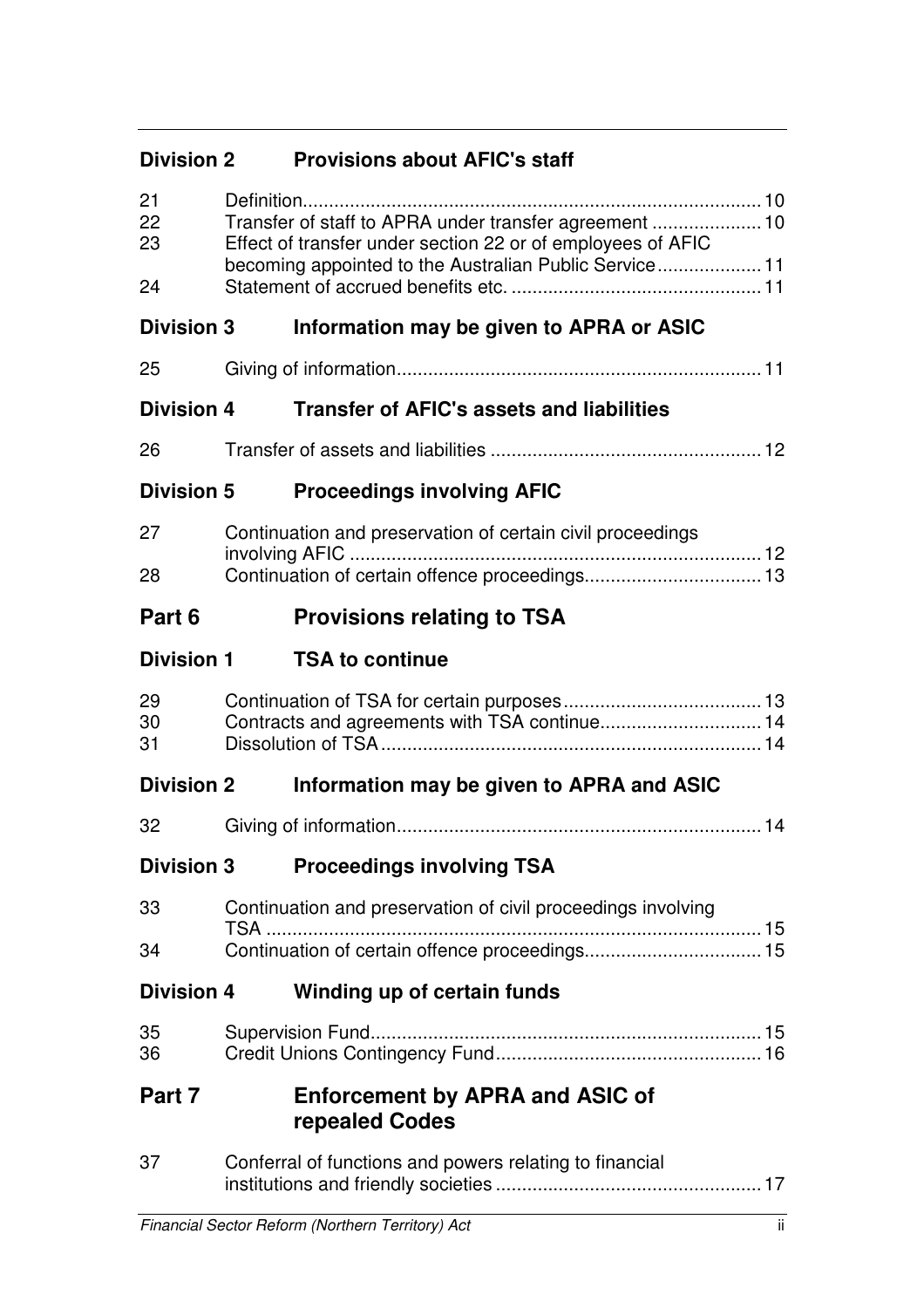| 38 |  |
|----|--|
| 39 |  |
| 40 |  |
| 41 |  |

# **Part 8 Other transitional**

| 42 |                                                        |  |
|----|--------------------------------------------------------|--|
| 43 |                                                        |  |
| 44 | Mergers and transfers of engagements commenced under   |  |
|    |                                                        |  |
| 45 | Mergers and transfers of engagements commenced under   |  |
|    |                                                        |  |
| 46 | Australian Financial Institutions Appeals Tribunal  26 |  |

# **Part 9 Miscellaneous**

### **ENDNOTES**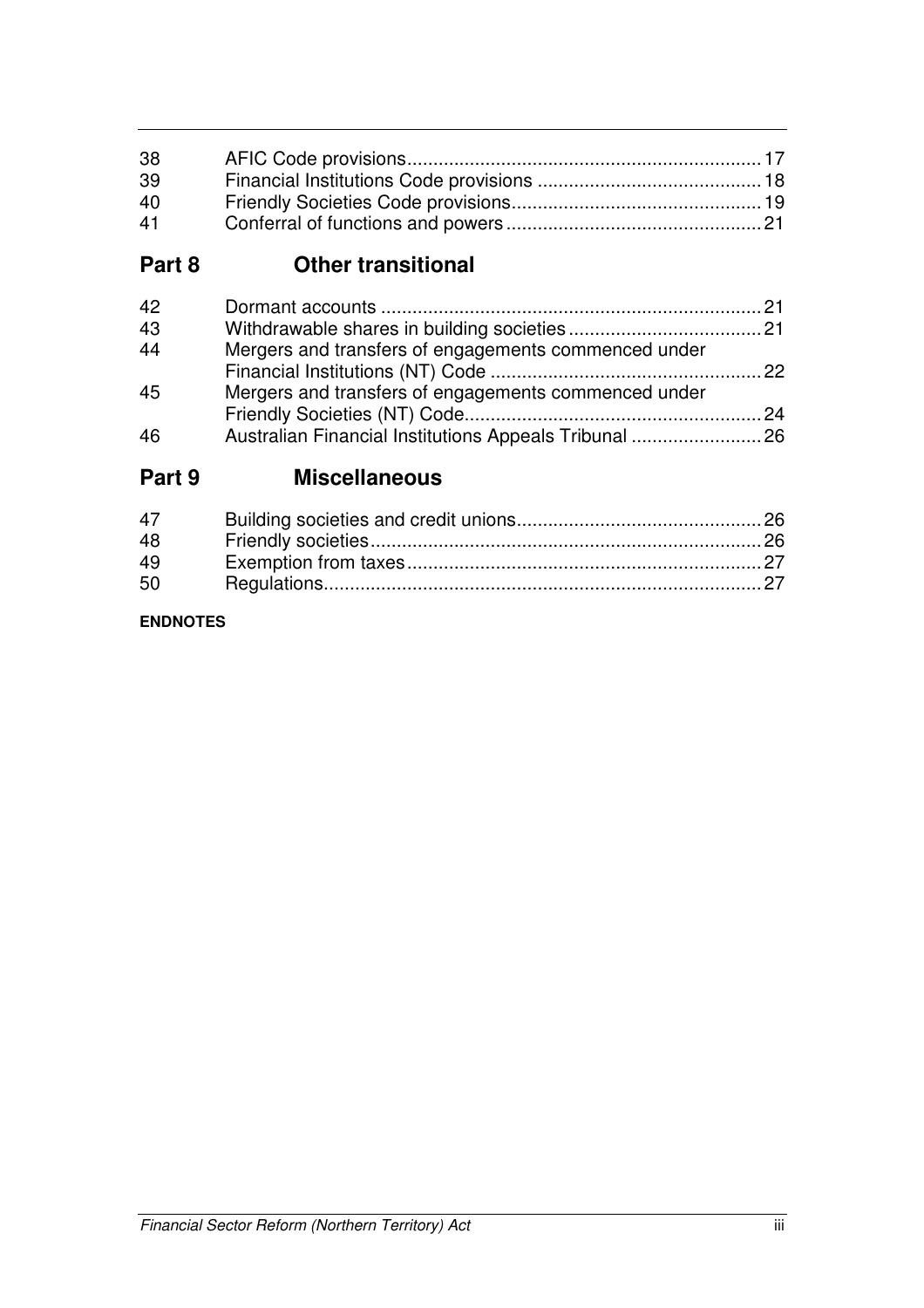# **NORTHERN TERRITORY OF AUSTRALIA**

This reprint shows the Act as in force at 1 December 2000. Any amendments that commence after that date are not included.

\_\_\_\_\_\_\_\_\_\_\_\_\_\_\_\_\_\_\_\_

\_\_\_\_\_\_\_\_\_\_\_\_\_\_\_\_\_\_\_\_

## **FINANCIAL SECTOR REFORM (NORTHERN TERRITORY) ACT**

**An Act to make provision for the reform of the financial sector, to repeal the Financial Institutions (NT) Act, the Friendly Societies (NT) Act and the Financial Institutions (Territory Supervisory Authority) Act and for other purposes** 

# **Part 1** Preliminary

#### **1 Short title**

This Act may be cited as the Financial Sector Reform (Northern Territory) Act.

#### **2 Purpose**

The main purposes of this Act are:

- (a) to facilitate the registration of building societies, credit unions and friendly societies and related bodies as companies under the Corporations Law in accordance with amendments made by the Financial Sector Reform (Amendments and Transitional Provisions) Act (No. 1) 1999 of the Commonwealth; and
- (b) to enact transitional and ancillary provisions.

#### **3 Commencement**

- (1) Subject to subsection (2), this Act comes into operation on the day on which the Administrator's assent to the Act is declared.
- (2) The following provisions come into operation on the transfer date:
	- (a) section 6;
	- (b) Parts 2, 3 and 4;
	- (c) Divisions 1 and 5 of Part 5;
	- (d) Divisions 1 and 3 of Part 6;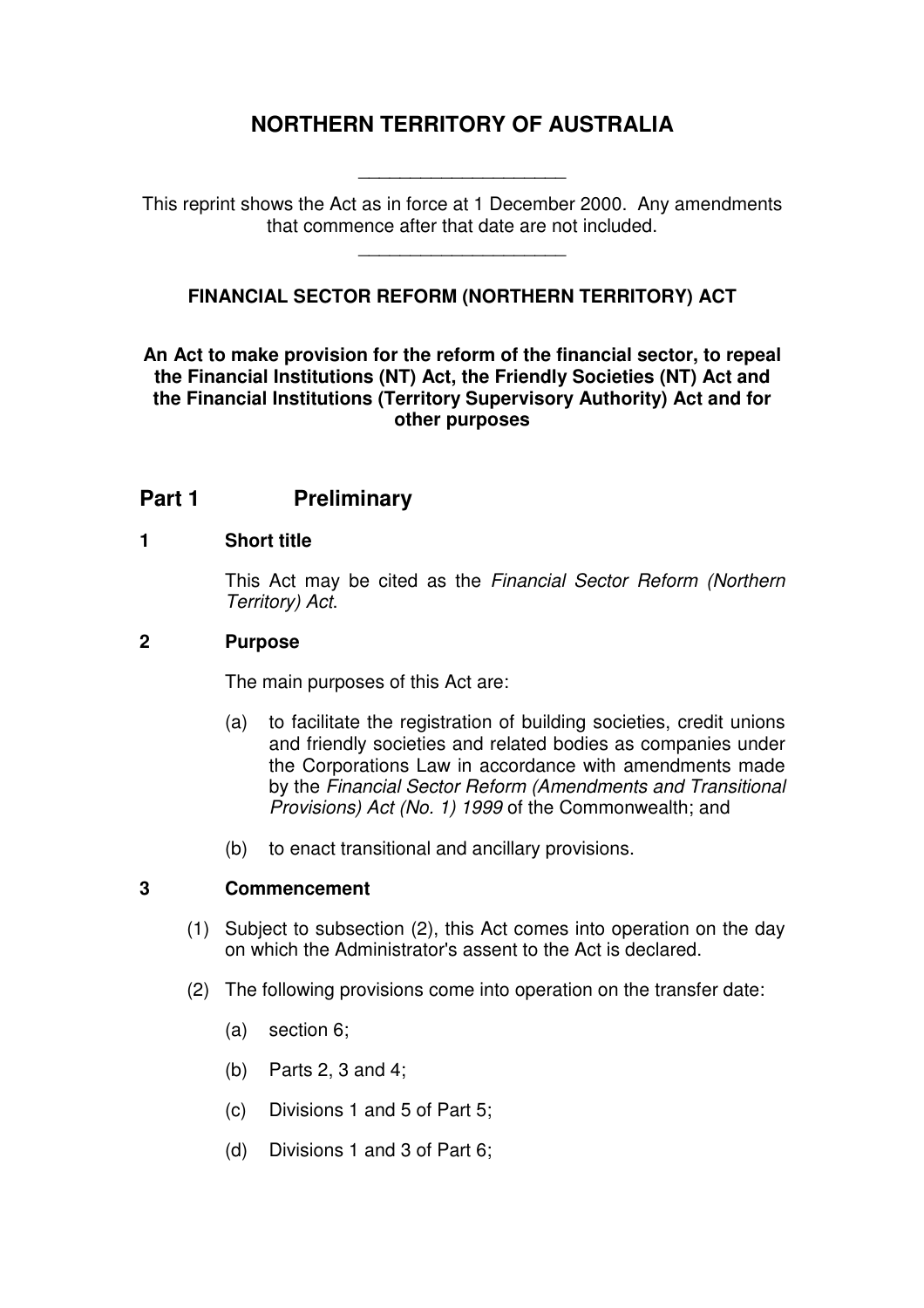(e) Parts 7 and 8.

#### **4 Definitions**

In this Act, unless the contrary intention appears:

**AFIC** means the Australian Financial Institutions Commission established by the AFIC Act.

**AFIC Act** means the Australian Financial Institutions Commission Act 1992 of Queensland.

**AFIC Code** means the AFIC (NT) Code.

**AFIC (NT) Code** means the provisions applying before the transfer date because of section 5 of the Financial Institutions (NT) Act and includes the AFIC (NT) Regulations.

**AFIC (NT) Regulations** means the provisions applying before the transfer date because of section 6 of the Financial Institutions (NT) Act.

**AFIC Regulations** means the AFIC (NT) Regulations.

**APRA** means the Australian Prudential Regulation Authority.

**APRA Act** means the Australian Prudential Regulation Authority Act 1998 of the Commonwealth.

**APRA employee** means a person appointed under section 45 of the APRA Act.

**ASIC** means the Australian Securities and Investments Commission.

**authorised APRA officer**, in a provision of Part 3, means a person authorised under section 9 to perform or exercise the functions or powers of an authorised APRA officer under that provision.

**employee**, in relation to AFIC, includes a person engaged by AFIC on a contract for services.

**enforcement power** means a function or power relating to:

- (a) the investigation of an offence;
- (b) the institution and carrying on of a prosecution of an offence; or
- (c) matters relating to an investigation or prosecution of an offence.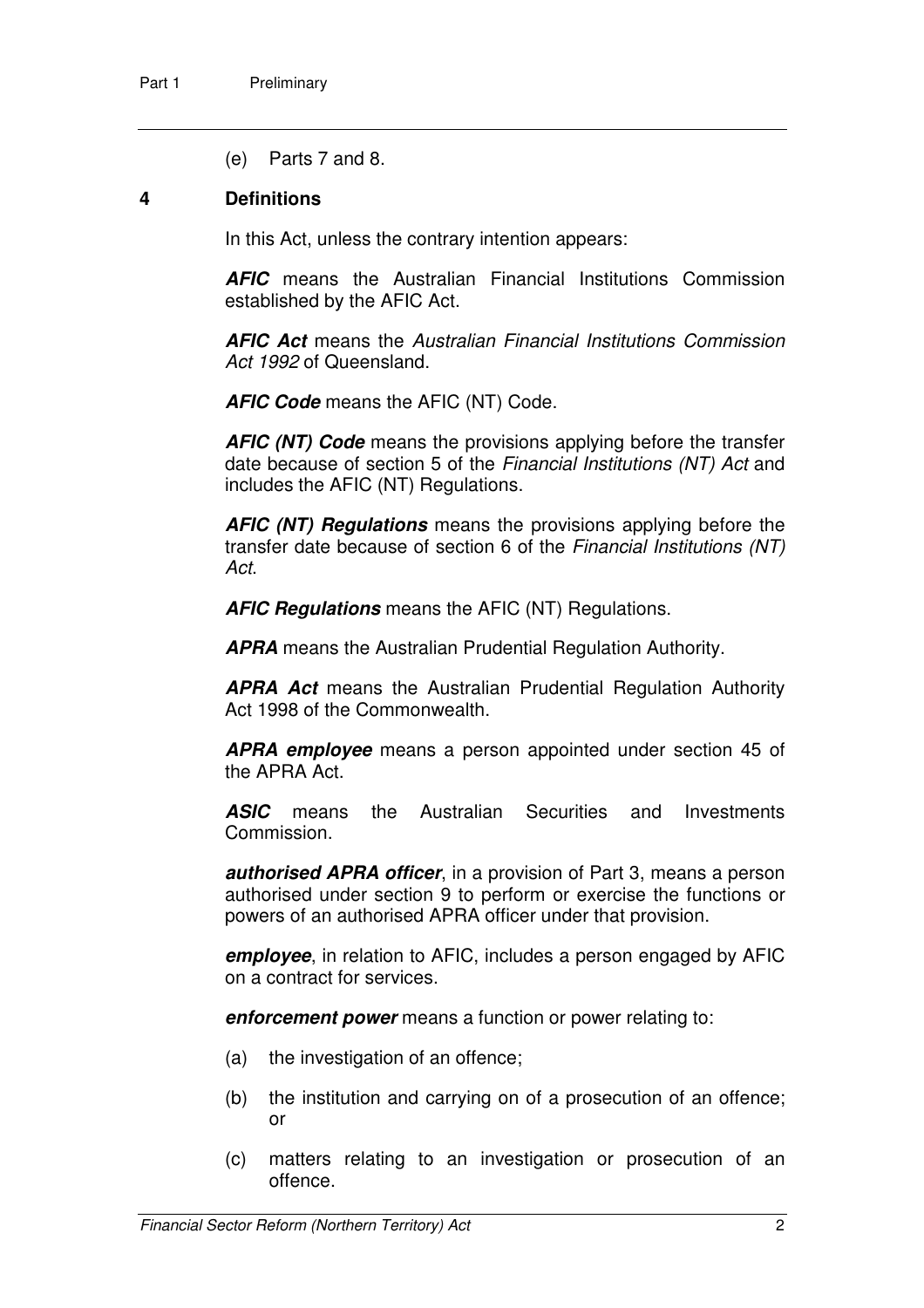**Financial Institutions Code** means the Financial Institutions (NT) Code.

**financial institutions legislation** has the same meaning as in section 8 of the AFIC Code.

**Financial Institutions (NT) Code** means the provisions applying before the transfer date because of section 8 of the Financial Institutions (NT) Act and includes the Financial Institutions (NT) Regulations.

**Financial Institutions (NT) Regulations** means the provisions applying before the transfer date because of section 9 of the Financial Institutions (NT) Act.

**Financial Institutions Regulations** means the Financial Institutions (NT) Regulations.

**fiscal bodies legislation** has the same meaning as in section 3 of the AFIC Code.

**Friendly Societies Code** means the Friendly Societies (NT) Code.

**Friendly Societies (NT) Code** means the provisions applying before the transfer date because of section 5 of the Friendly Societies (NT) Act and includes the Friendly Societies (NT) Regulations.

**Friendly Societies (NT) Regulations** means the provisions applying before the transfer date because of section 6 of the Friendly Societies (NT) Act.

**FSR Act** means the Financial Sector Reform (Amendments and Transitional Provisions) Act (No. 1) 1999 of the Commonwealth.

**FS(TB) Act** means the Financial Sector (Transfers of Business) Act 1999 of the Commonwealth.

**relevant Commonwealth body** means APRA or ASIC.

**society** means an entity that, before the transfer date, was a society under the Financial Institutions Code.

**State Supervisory Authority** has the same meaning as in the financial institutions legislation.

**SSA** means State Supervisory Authority.

**TSA** means the Territory Supervisory Authority established under the Financial Institutions (Territory Supervisory Authority) Act.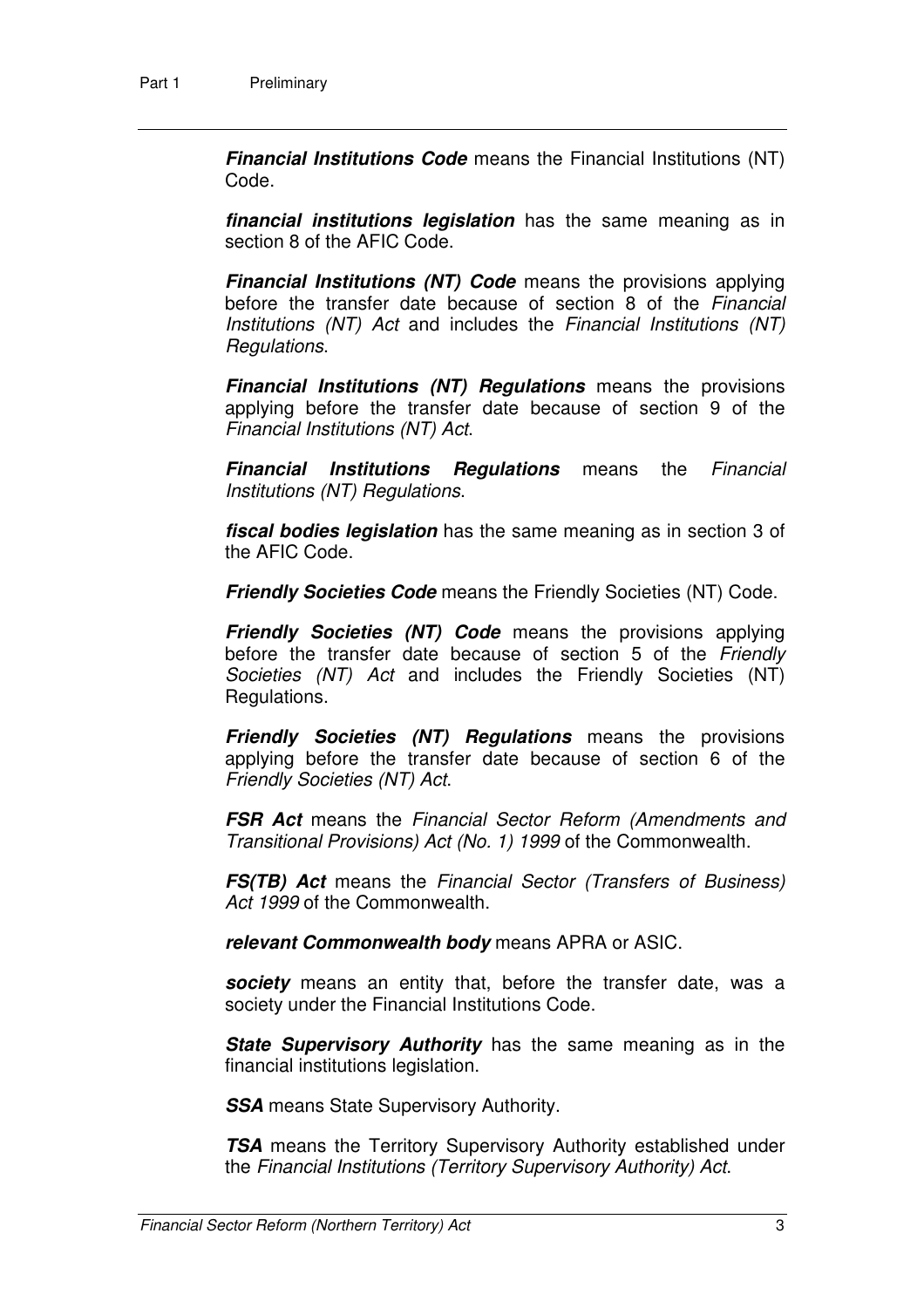**transfer date** means the date that, under section 3(16) of the FSR Act, is specified as the transfer date for the purposes of that Act.

#### **5 Crown is bound**

- (1) This Act binds the Crown in right of the Territory and, so far as the legislative power of the Legislative Assembly permits, the Crown in all its other capacities.
- (2) Nothing in this section permits the Crown in any of its capacities to be prosecuted for an offence.

#### **6 Repeals**

- (1) The Financial Institutions (NT) Act is repealed.
- (2) The Friendly Societies (NT) Act is repealed.
- (3) The Financial Institutions (Territory Supervisory Authority) Act is repealed.

# **Part 2 Registration of certain entities as companies**

#### **7 Transferring financial institutions**

- (1) On the transfer date, each transferring financial institution of this jurisdiction is taken, in accordance with Schedule 4 to the Corporations Law, to become registered as a company under that Law under the name under which the institution was registered under the previous governing Code immediately before the transfer date.
- (2) Subsection (1) applies even if the institution is an externallyadministered body corporate immediately before the transfer date.
- (3) Registration under the Corporations Law of a transferring financial institution of this jurisdiction as a company does not create a new legal entity.
- (4) In this section, **previous governing code** and **transferring financial institution of this jurisdiction** have the same respective meanings as they have in Schedule 4 of the Corporations Law.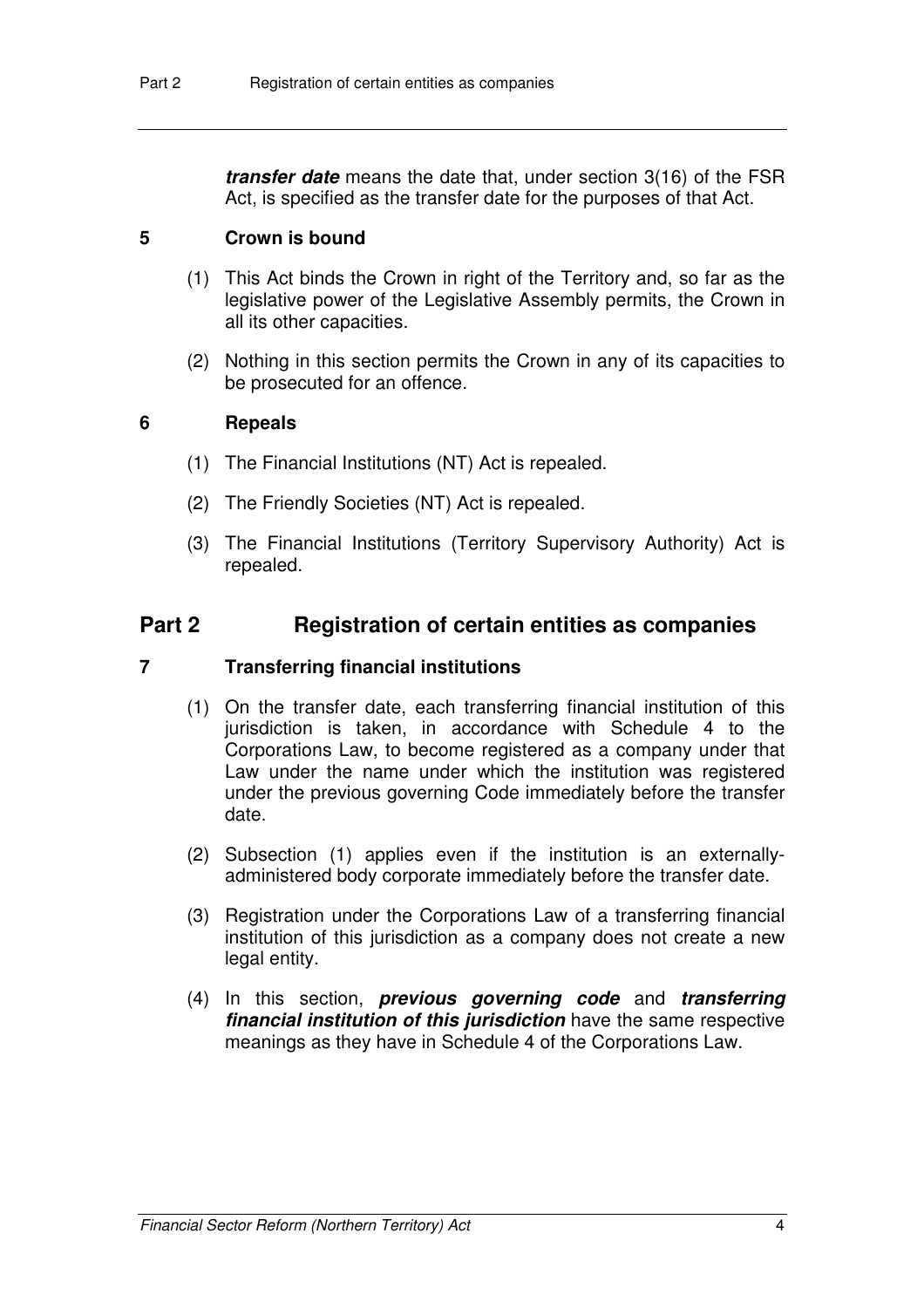Part 3 **Authorised deposit taking institutions and life insurance companies: transfer** of business

# **Part 3 Authorised deposit taking institutions and life insurance companies: transfer of business**

#### **8 Words defined in FS (TB) Act**

Unless the contrary intention appears, words defined in the FS(TB) Act have the same respective meanings in this Part.

#### **9 Authorised APRA officer**

- (1) APRA may, in writing, authorise a person who is an APRA board member, or an APRA staff member, to perform or exercise the functions or powers of an authorised APRA officer under a particular provision of this Part.
- (2) The functions and powers necessary for the purposes of this section are conferred on APRA.

#### **10 Voluntary transfers**

- (1) The purpose of this section is to facilitate voluntary transfers of business under Part 3 of the FS(TB) Act for regulated bodies.
- (2) This section applies when a certificate of transfer issued under section 18 of the FS(TB) Act comes into force under Division 3 of Part 3 of that Act.
- (3) The receiving body is taken to be the successor in law of the transferring body, to the extent of the transfer.
- (4) In particular:
	- (a) if the transfer is a total transfer, all the assets and liabilities of the transferring body become respectively the assets and liabilities of the receiving body without any transfer, conveyance or assignment;
	- (b) if the transfer is a partial transfer, all the assets and liabilities of the transferring body included in the list of assets and liabilities specified in the statement of detail become respectively assets and liabilities of the receiving body without any transfer, conveyance or assignment; and
	- (c) to the extent of the transfer, the duties, obligations, immunities, rights and privileges applying to the transferring body apply to the receiving body.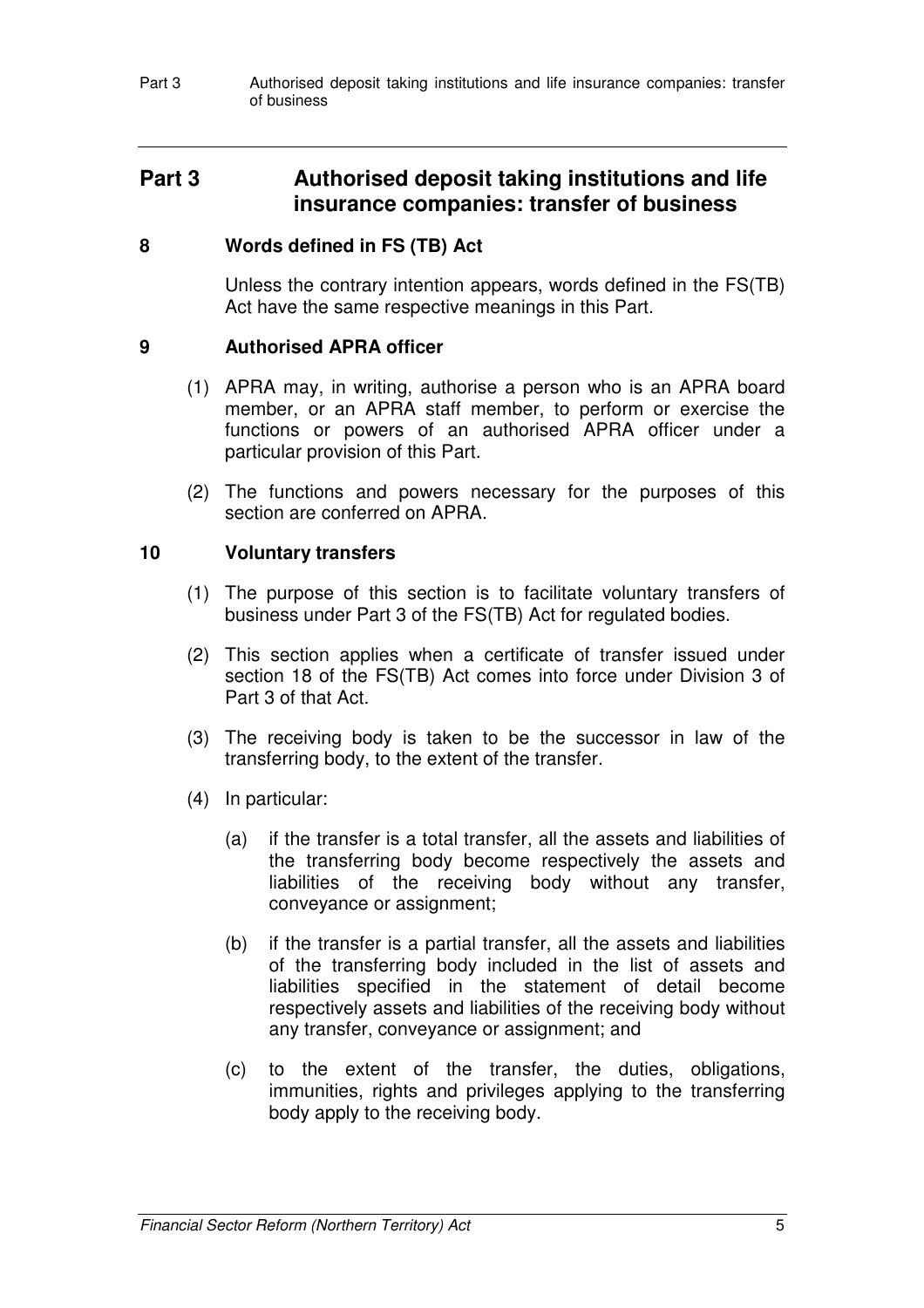#### Part 3 **Authorised deposit taking institutions and life insurance companies: transfer** of business

- (5) If there is an approved section 20 statement in relation to the transfer that specifies:
	- (a) that particular things are to happen or are taken to be the case, those things are taken to happen, or to be the case, in accordance with the statement; or
	- (b) a mechanism for determining things that are to happen or are taken to be the case, things determined in accordance with that mechanism are taken to happen, or to be the case, as determined in accordance with that mechanism.

#### **11 Compulsory transfers**

- (1) The purpose of this section is to facilitate compulsory transfers of business under Part 4 of the FS(TB) Act for regulated bodies.
- (2) This section applies when a certificate of transfer issued under section 33 of the FS(TB) Act comes into force under Division 3 of Part 4 of that Act.
- (3) The receiving body is taken to be the successor in law of the transferring body, to the extent of the transfer.
- (4) In particular:
	- (a) if the transfer is a total transfer all the assets and liabilities of the transferring body become respectively the assets and liabilities of the receiving body without any transfer, conveyance or assignment;
	- (b) if the transfer is a partial transfer all the assets and liabilities of the transferring body that are included in the list, referred to in section 33(2)(c) of the FS(TB) Act, included in, or attached to, the certificate of transfer become respectively assets and liabilities of the receiving body without any transfer, conveyance or assignment; and
	- (c) to the extent of the transfer the duties, obligations, immunities, rights and privileges applying to the transferring body apply to the receiving body.
- (5) If the certificate of transfer includes provisions of a kind referred to in section 33(3) of the FS(TB) Act specifying:
	- (a) that particular things are to happen or are taken to be the case, those things are taken to happen or to be the case, in accordance with those provisions; or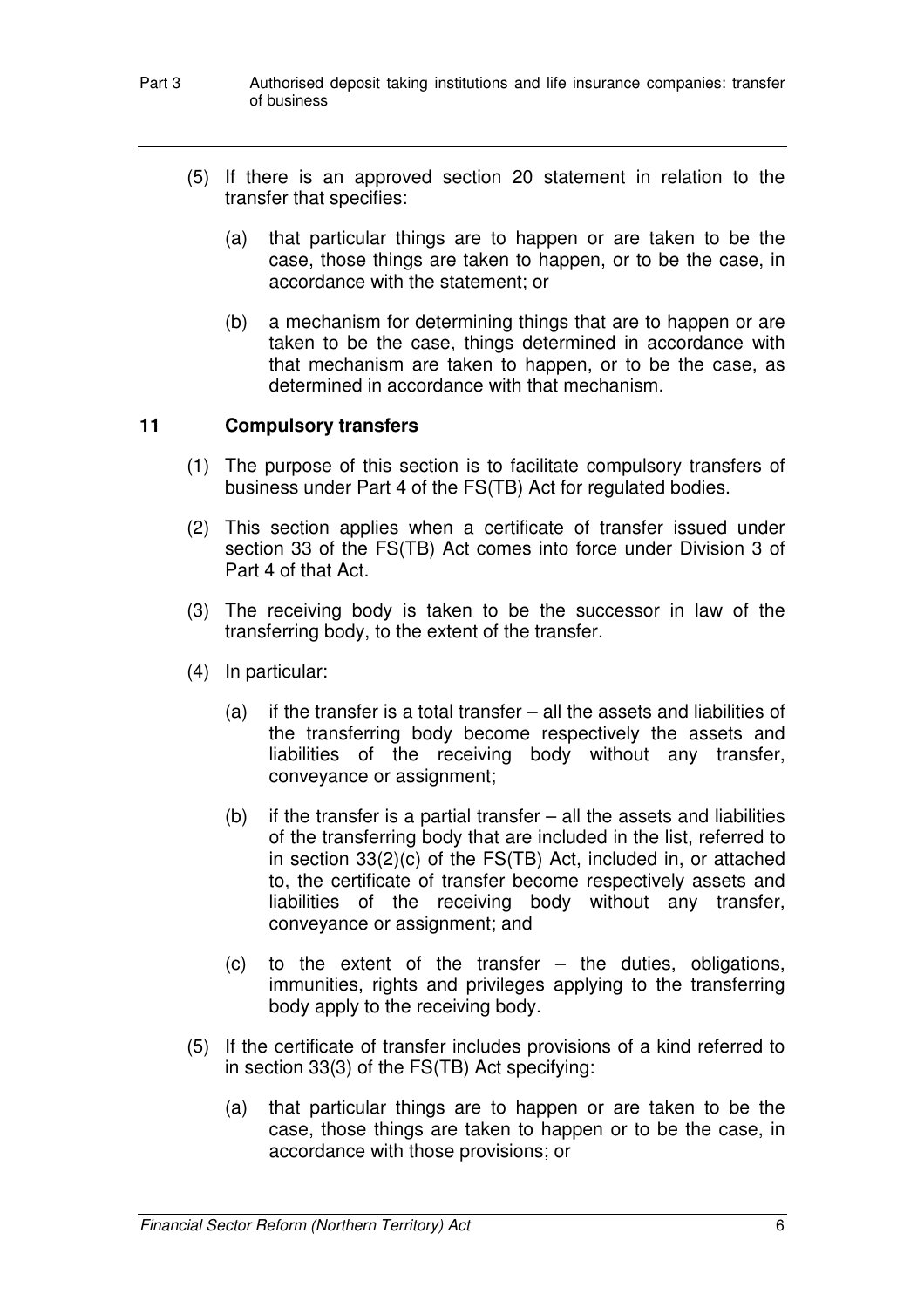- Part 3 **Authorised deposit taking institutions and life insurance companies: transfer** of business
	- (b) a mechanism for determining things that are to happen or are taken to be the case, things determined in accordance with that mechanism are taken to happen, or to be the case, as determined in accordance with that mechanism.
	- (6) If there is an approved section 30 statement in relation to the transfer that specifies:
		- (a) that particular things are to happen or are taken to be the case, those things are taken to happen, or to be the case, in accordance with the statement; or
		- (b) a mechanism for determining things that are to happen or are taken to be the case, things determined in accordance with that mechanism are taken to happen, or to be the case, as determined in accordance with that mechanism.

#### **12 Certificates evidencing operation of Part**

- (1) An authorised APRA officer may, by a certificate in writing signed by the officer, certify anything in relation to the effect of this Part, and, in particular may certify that:
	- (a) a particular asset of a transferring body has become a transferred asset of a receiving body; or
	- (b) a particular liability of a transferring body has become a transferred liability of a receiving body.
- (2) For all purposes and in all proceedings, a certificate under subsection (1) is evidence of the matters certified.

#### **13 Interests in land**

Without prejudice to the generality of this Part and despite anything to the contrary in any other Act or law, if, immediately before the date on which an asset of a transferring body becomes a transferred asset of a receiving body, the transferring body is the registered proprietor of an interest in land under the Land Title Act, then on and after that date:

- (a) the receiving body is to be taken to be the registered proprietor of that interest in land; and
- (b) the receiving body has the same rights and remedies in respect of that interest as the transferring body had.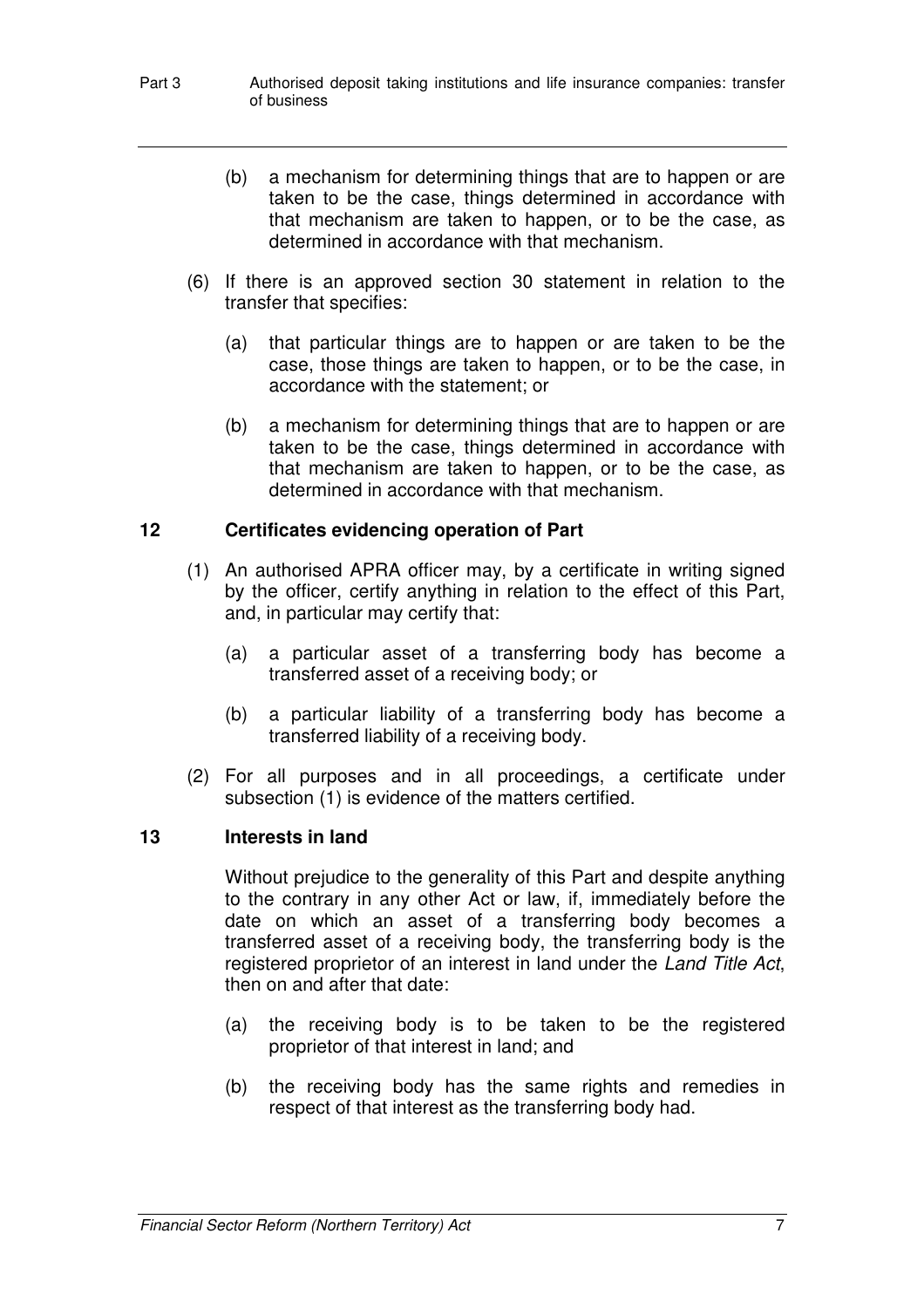(2) The Registrar-General, on being requested to do so and on delivery of any relevant certificate of title or instrument and certificate of an authorised APRA officer, must make any amendments in the Register that are necessary because of the operation of this Part.

#### **14 Certificates in relation to other assets**

- (1) This section applies if:
	- (a) an asset, other than land or an interest in land, becomes, under this Part, an asset of a receiving body; and
	- (b) there is lodged with the entity who has, under the law, responsibility for keeping a register or record relating to assets of that kind a certificate that:
		- (i) is signed by an authorised APRA officer;
		- (ii) identifies the asset; and
		- (iii) states the asset has, under this Part, become an asset of the receiving body.
- (2) The entity may:
	- (a) register or record the matter in the same manner as transactions in relation to assets of that kind are registered or recorded; and
	- (b) deal with, and give effect to, the certificate.
- (3) This section does not affect the operation of the Corporations Law.

### **15 Documents purporting to be certificates**

A document purporting to be a certificate mentioned in section 13 or 14 is taken to be a certificate of that type unless the contrary is established.

### **16 Relationship of Part with other laws**

- (1) This Part has effect despite anything in a contract, deed, undertaking, agreement or other instrument.
- (2) Nothing done under this Part:
	- (a) places a receiving body, a transferring body or another person in breach of contract or confidence or otherwise makes any of them guilty of a civil wrong;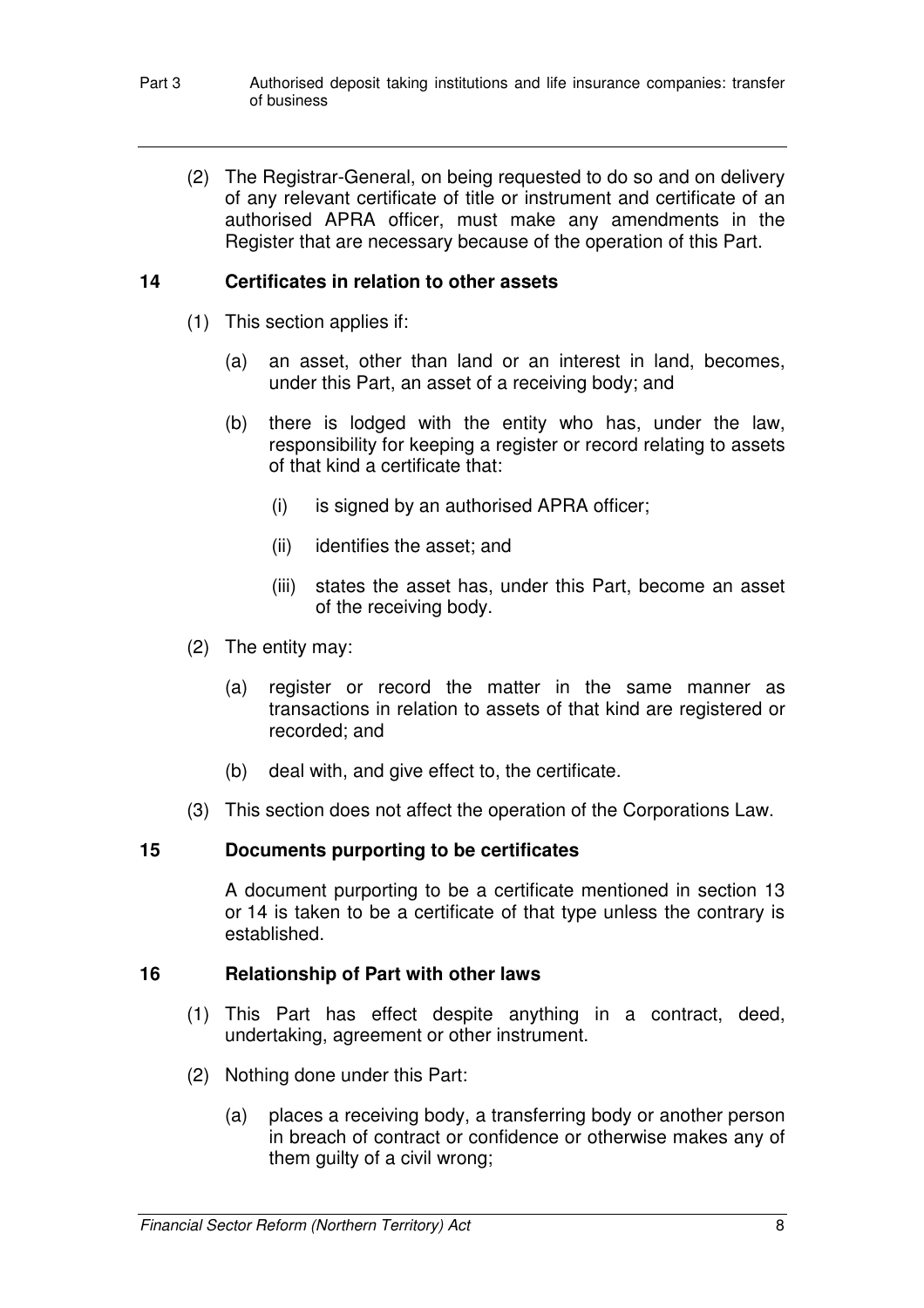- (b) places a receiving body, a transferring body or another person in breach of:
	- (i) a law of the Territory; or
	- (ii) a contractual provision prohibiting, restricting or regulating the assignment or transfer of an asset or liability or the disclosure of information; or
- (c) releases a surety, wholly or partly, from all or any of the surety's obligations.
- (3) Without limiting subsection (1), if, apart from this section, the advice or consent of a person would be necessary in a particular respect, the advice is taken to have been obtained or the consent is taken to have been given.

# **Part 4 Conferral of functions and powers o APRA and ASIC**

#### **17 Conferral of functions and powers on APRA**

- (1) APRA has the functions and powers conferred or expressed to be conferred on it by or under this Act.
- (2) APRA has power to do acts in the Territory in the performance or exercise of any function or power conferred or expressed to be conferred on APRA by or under a law of another jurisdiction corresponding to this Act.

#### **18 Conferral of functions and powers on ASIC**

- (1) ASIC has the functions and powers conferred or expressed to be conferred on it by or under this Act.
- (2) ASIC has power to do acts in the Territory in the performance or exercise of any function or power conferred or expressed to be conferred on ASIC by or under a law of another jurisdiction corresponding to this Act.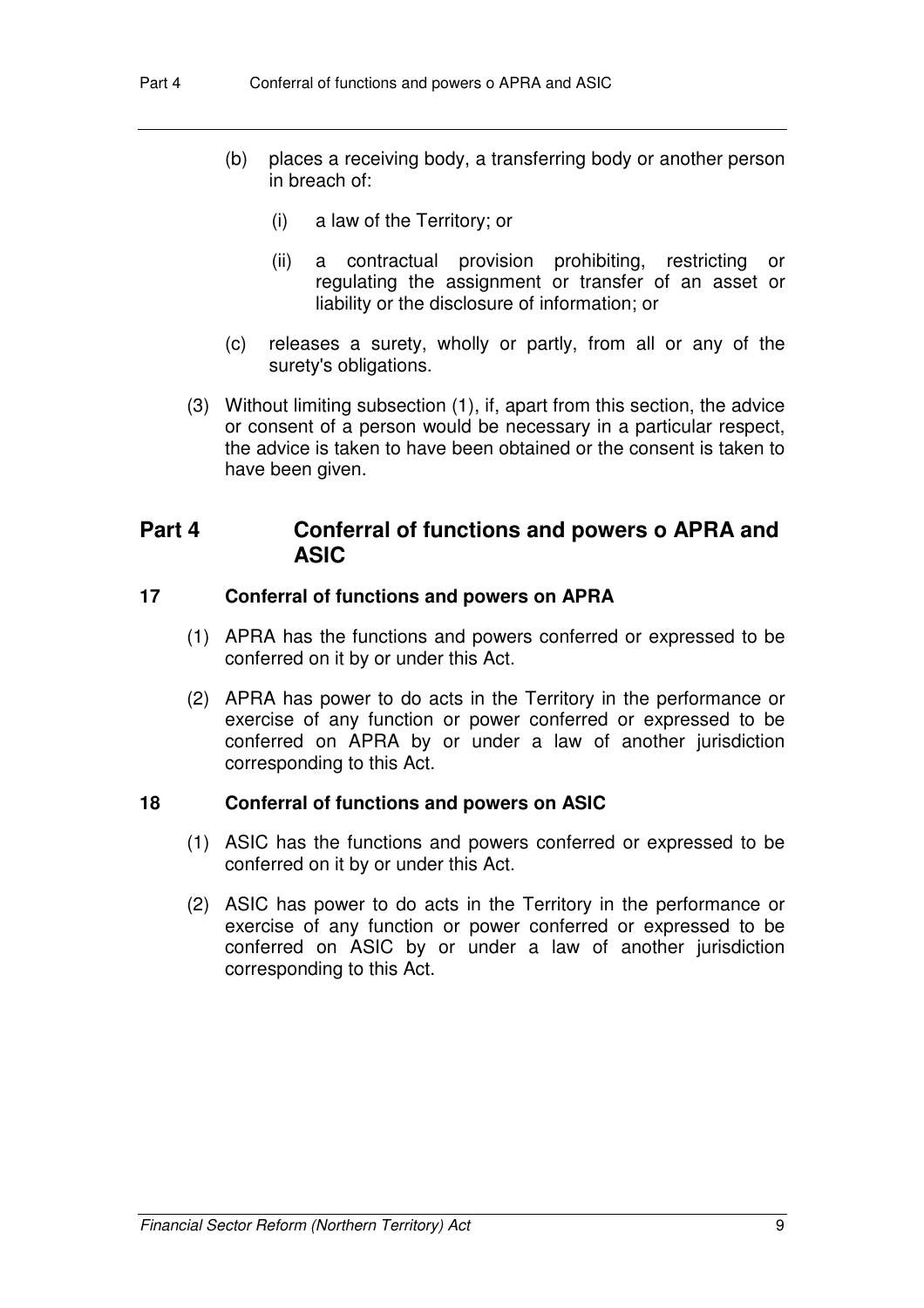# **Part 5 Provisions relating to AFIC**

# **Division 1 AFIC to continue**

#### **19 Continuation of AFIC for certain purposes**

- (1) This section applies despite:
	- (a) the repeal of the AFIC Act by the Financial Sector Reform (Queensland) Act 1999 of Queensland; and
	- (b) the repeal of the Financial Institutions (NT) Act.
- (2) AFIC and its board continue in existence, but only for the following purposes:
	- (a) to give effect to matters relating to the transfer, under a law of the Commonwealth or of a State or another Territory or this Act, of any of its functions under the fiscal bodies legislation to APRA or ASIC;
	- (b) to prepare reports and financial statements.

#### **20 Delegation of AFIC's powers**

- (1) AFIC's board may delegate AFIC's powers to an appropriately qualified employee of AFIC.
- (2) In subsection (1), **appropriately qualified** includes having the qualifications, experience or standing appropriate to exercise the power.

#### **Division 2 Provisions about AFIC's staff**

#### **21 Definition**

In this Subdivision, **employees**, of AFIC, includes the executive director of AFIC.

#### **22 Transfer of staff to APRA under transfer agreement**

- (1) The Queensland Minister administering the Financial Sector Reform (Queensland) Act 1999 of Queensland may enter into a transfer agreement under Division 2 of Part 1 of Schedule 8 of the FSR Act, that determines, or provides for determining, that particular employees of AFIC become APRA employees on a particular date, not being a date before the transfer date.
- (2) The transfer agreement has effect according to its terms.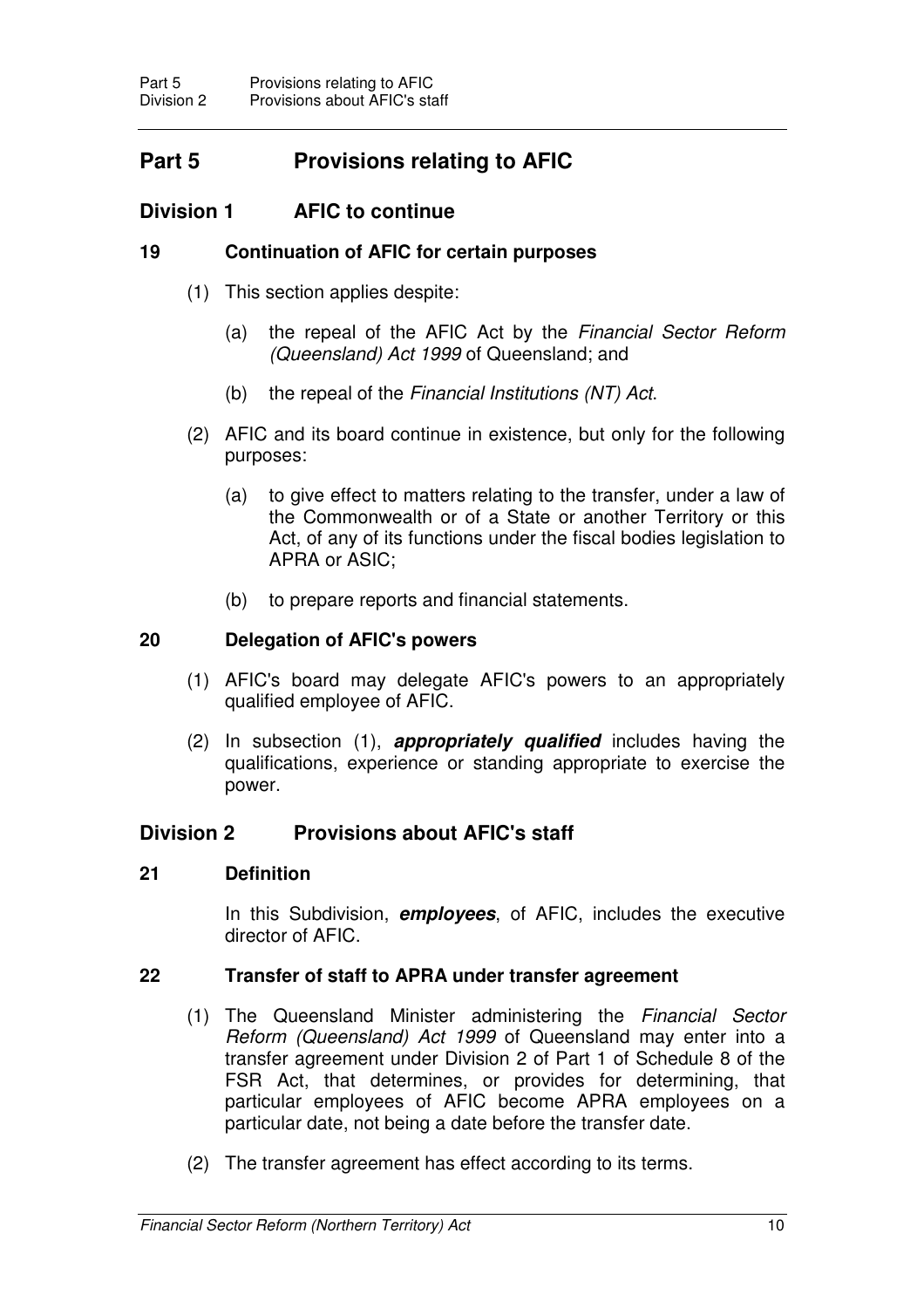#### **23 Effect of transfer under section 22 or of employees of AFIC becoming appointed to the Australian Public Service**

- (1) This section applies if a person becomes an APRA employee under section 22.
- (2) This section also applies if:
	- (a) a person is appointed to the Australian Public Service under section 81B(1) of the Public Service Act 1922 of the Commonwealth on or after the transfer date; and
	- (b) immediately before the appointment, the person was an employee of AFIC.
- (3) If the person is the executive director of AFIC, the executive director's appointment under the AFIC Code immediately ends.
- (4) If the person is another employee of AFIC, the employee's employment with AFIC immediately ends.
- (5) A person is not entitled to receive any payment or other benefit, whether under a contract or otherwise, because the person's appointment or employment ends under this section.

#### **24 Statement of accrued benefits etc.**

Before an employee of AFIC becomes an APRA employee under section 22 or is appointed to the Australian Public Service as mentioned in section 23(2), AFIC must give the person, and APRA or the Commonwealth Public Service Commissioner, a written statement stating particulars of the benefits to which the person has an accrued entitlement, the person's remuneration and the person's length of service with AFIC.

# **Division 3 Information may be given to APRA or ASIC**

### **25 Giving of information**

- (1) This section applies to:
	- (a) a director of AFIC's board;
	- (b) an employee of AFIC;
	- (c) a person appointed by AFIC to carry out duties under the fiscal bodies legislation; and
	- (d) a person who has been a person mentioned in paragraph (a), (b) or (c).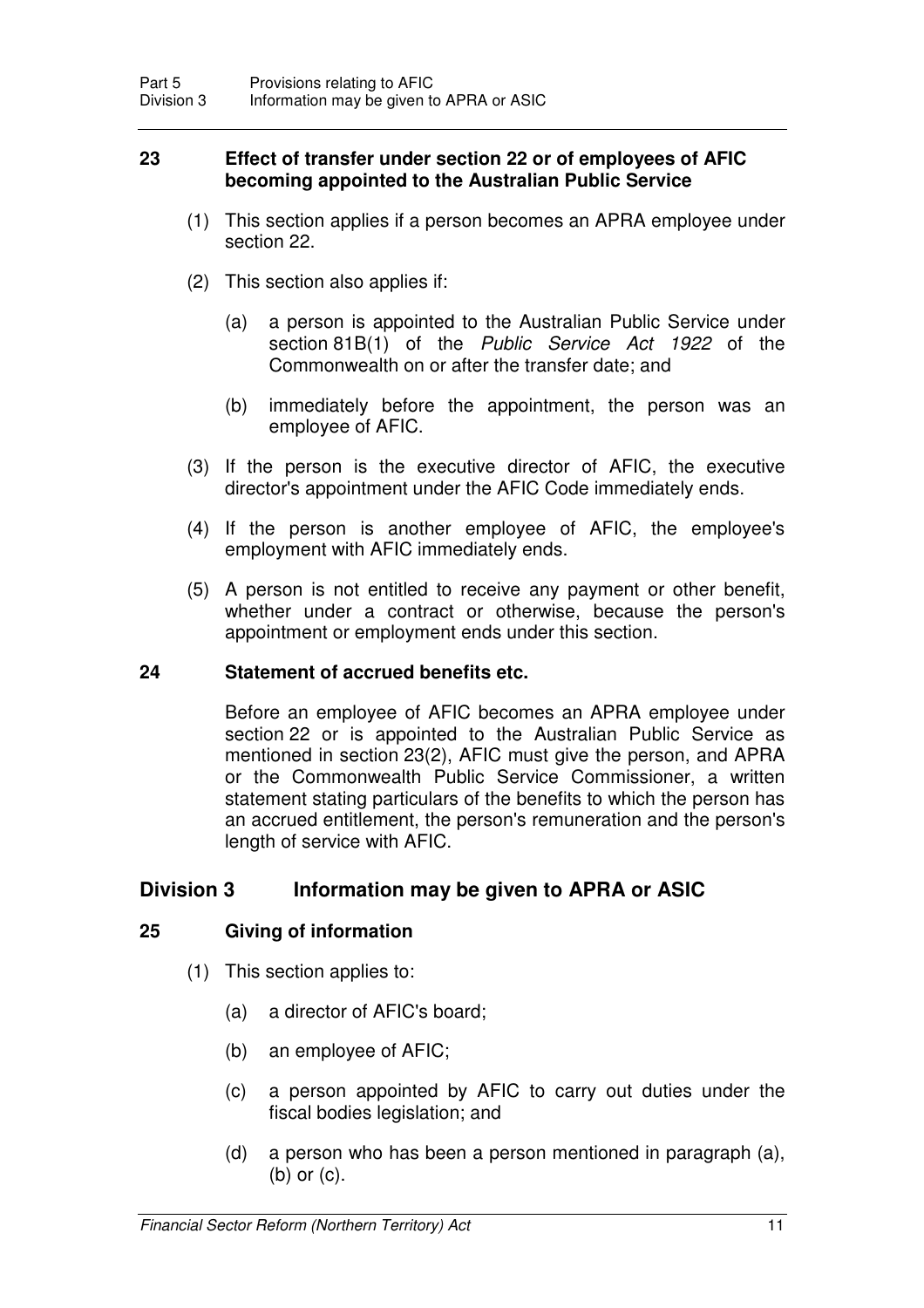- (2) A person to whom this section applies may disclose to APRA or ASIC information the person acquired while engaged in the administration of the fiscal bodies legislation.
- (3) This section applies despite section 155 of the AFIC Code and section 477 of the Friendly Societies Code.

### **Division 4 Transfer of AFIC's assets and liabilities**

#### **26 Transfer of assets and liabilities**

- (1) The Queensland Minister administering the Financial Sector Reform (Queensland) Act 1999 of Queensland may enter into a transfer agreement under Division 3 of Part 1 of Schedule 8 of the FSR Act connected with the transfer of AFIC's assets or liabilities to APRA or ASIC.
- (2) The transfer agreement has effect according to its terms.

# **Division 5 Proceedings involving AFIC**

#### **27 Continuation and preservation of certain civil proceedings involving AFIC**

- (1) This section applies to a proceeding:
	- (a) whether or not it arose or arises under the fiscal bodies legislation; and
	- (b) regardless of where it arose or arises.
- (2) For the purposes of a proceeding commenced before the transfer date to which AFIC was a party immediately before that date, the State of Queensland is substituted for AFIC as a party to the proceeding.
- (3) For the purposes of a proceeding not commenced before the transfer date and which could if commenced after the date be brought against AFIC, or but for the commencement of section 6 and the dissolution of AFIC, could have been brought against AFIC, the proceeding may instead be brought against the State of Queensland.
- (4) For the purposes of this section, evidence that would have been admissible for or against AFIC is admissible for or against the State of Queensland.
- (5) This section does not apply to a proceeding for an offence.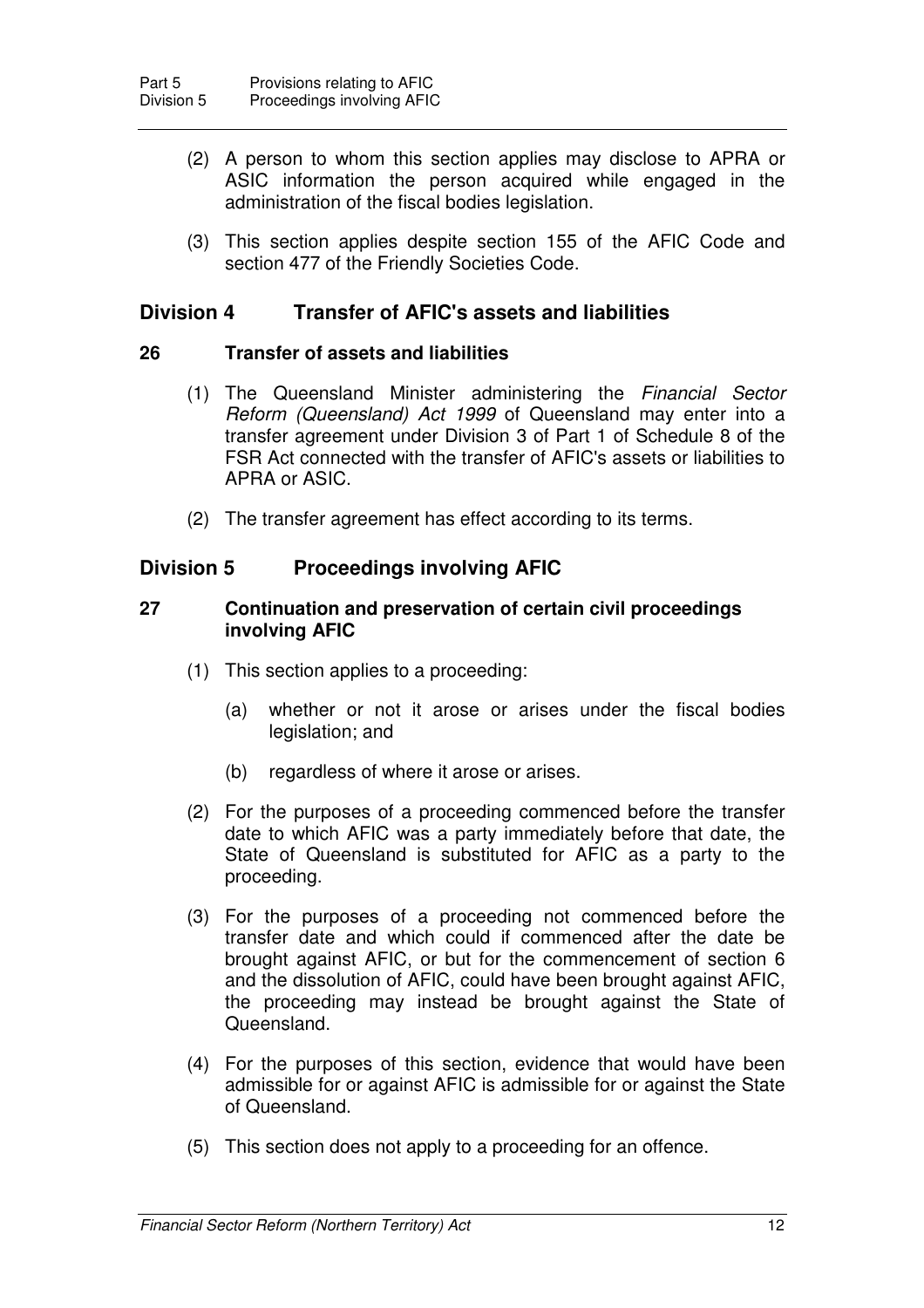#### **28 Continuation of certain offence proceedings**

- (1) This section applies to a proceeding for an offence brought under section 63 of the AFIC Code by AFIC, or a person authorised in writing by AFIC, that commenced before the transfer date but was not completed before the date.
- (2) On and after the transfer date, the proceeding may continue to be prosecuted by either APRA or ASIC in place of AFIC or the person authorised by AFIC and APRA or ASIC may be substituted in the proceeding for AFIC or the person.
- (3) The functions and powers necessary for this section are conferred on APRA and ASIC.

# **Part 6 Provisions relating to TSA**

#### **Division 1 TSA to continue**

#### **29 Continuation of TSA for certain purposes**

- (1) This section applies despite the repeal of the Financial Institutions (Territory Supervisory Authority) Act.
- (2) TSA continues in existence and the appointment of the Registrar of Financial Institutions as the person constituting the TSA continues in force, but only for the following purposes:
	- (a) to give effect to anything relating to the transfer, under a law of the Commonwealth or this Act, of any of its functions as an SSA under the fiscal bodies legislation to APRA or ASIC.
	- (b) to prepare a final winding up report and final financial statements;
	- (c) to do other things under this Part;
	- (d) winding-up itself as soon as practicable but, in any case, within 12 months after the transfer date.
- (3) Without limiting subsection (2)(a), TSA must comply with Schedule 4, clause 4 of the Corporations Law.
- (4) TSA has the powers necessary or desirable for it to act under subsection (2) or (3) including the powers:
	- (a) to engage employees; and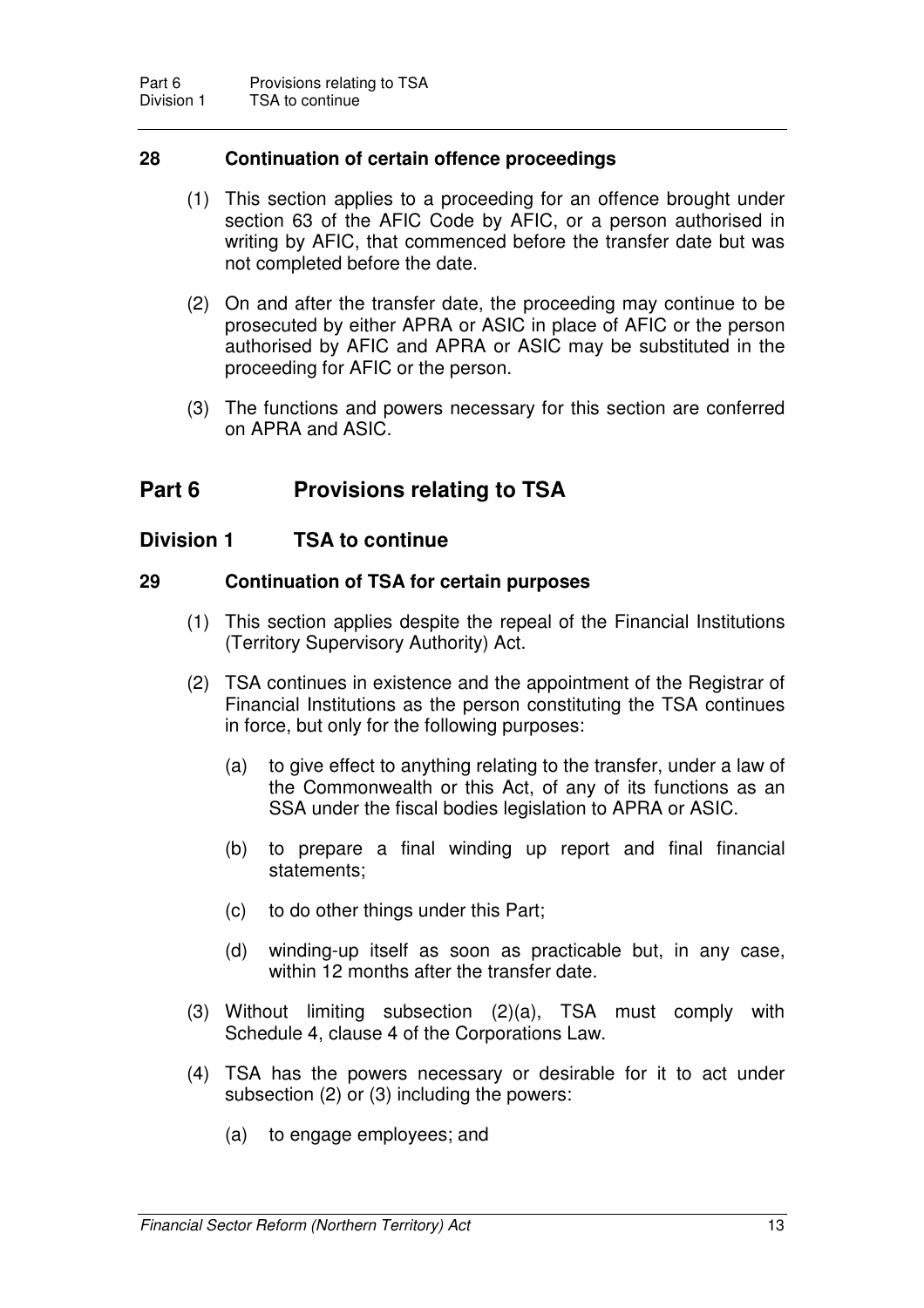- (b) to execute a contract, deed or other document necessary for its winding-up.
- (5) Also, to the extent it is necessary or desirable to allow TSA to act under subsection (2), the provisions of the fiscal bodies legislation and the TSA Act continue to apply despite the repeal of all or any of the legislation or of the Act.
- (6) In this section, **winding-up**, in relation to TSA, includes TSA realising its assets and discharging its liabilities.

#### **30 Contracts and agreements with TSA continue**

The repeal of the TSA Act does not of itself terminate a contract or other agreement between TSA and another person.

#### **31 Dissolution of TSA**

- (1) TSA is dissolved on the earlier of the following:
	- (a) 12 months after the transfer date;
	- (b) the day stated in a notice published in the Gazette by the Minister.
- (2) TSA must, before TSA is dissolved, prepare and give to the Minister a written final winding-up report and final financial statements on TSA's operations since the transfer date.

#### **Division 2 Information may be given to APRA and ASIC**

#### **32 Giving of information**

- (1) This section applies to:
	- (a) the Registrar of Financial Institutions as the person constituting TSA;
	- (b) an employee of TSA;
	- (c) a person appointed by TSA for the purpose of carrying out duties under the fiscal bodies legislation; and
	- (d) a person who has been a person mentioned in paragraph (a), (b) or (c).
- (2) A person to whom this section applies may disclose to APRA or ASIC information the person acquired while engaged in the administration of the fiscal bodies legislation.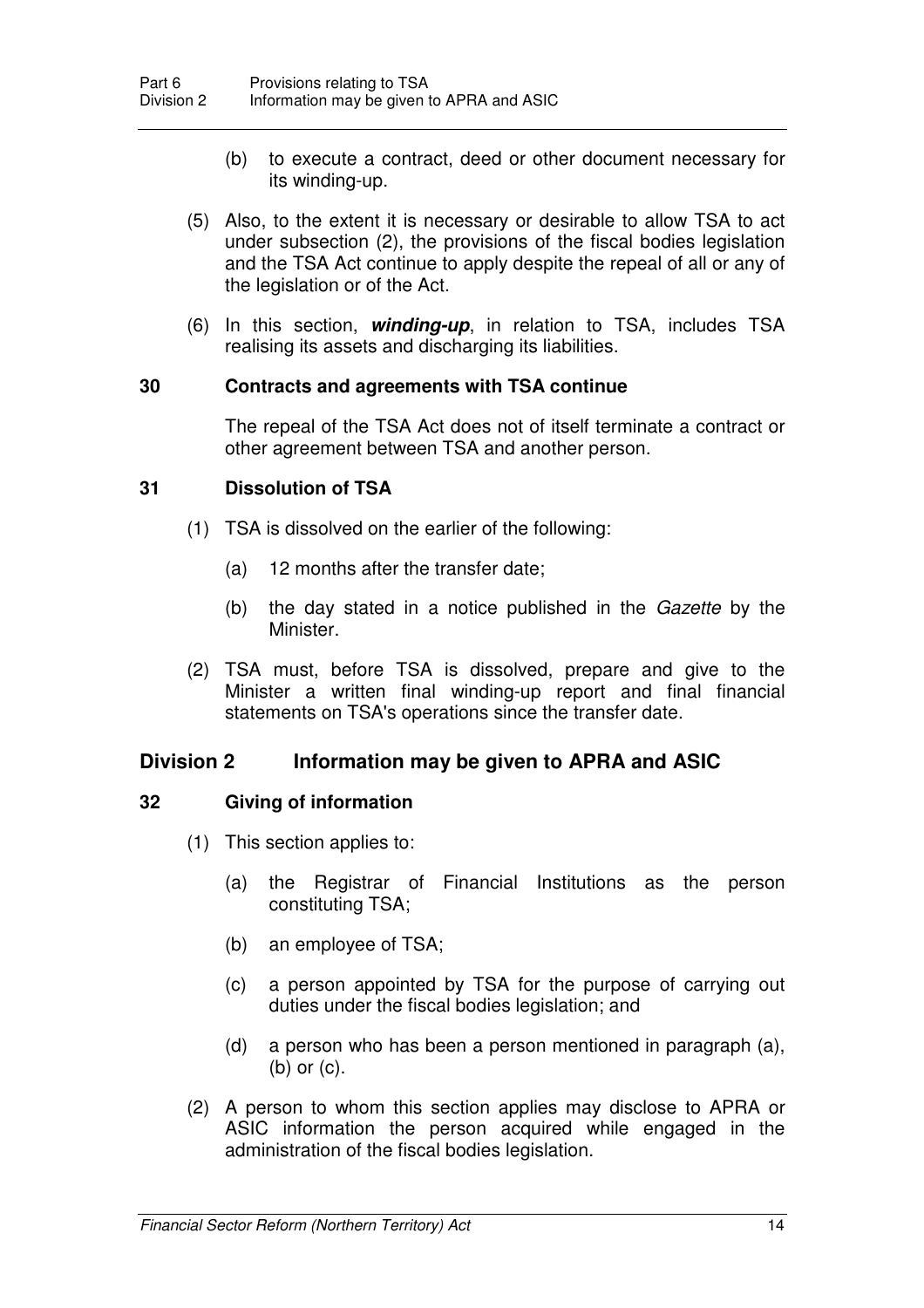(3) This section applies despite section 410 of the Financial Institutions Code or section 477 of the Friendly Societies Code.

# **Division 3 Proceedings involving TSA**

#### **33 Continuation and preservation of civil proceedings involving TSA**

- (1) For the purposes of a proceeding commenced before the transfer date to which TSA was a party immediately before that date, the Territory is substituted for TSA as a party to the proceeding.
- (2) For the purposes of a proceeding not commenced before the transfer date and which could, if commenced after the date, be brought against TSA, or but for the commencement of section 6, could have been brought against TSA, the proceeding may instead be brought against the Territory.
- (3) For the purposes of this section, evidence that would have been admissible for or against TSA is admissible for or against the Territory.
- (4) This section does not apply to a proceeding for an offence.

#### **34 Continuation of certain offence proceedings**

- (1) This section applies to a proceeding for an offence brought under section 404 of the Financial Institutions Code or section 471 of the Friendly Societies Code by TSA, or a person authorised in writing by TSA, that commenced before the transfer date but that was not completed before the date.
- (2) On and after the transfer date, the proceeding may continue to be prosecuted by either APRA or ASIC in place of TSA or the person authorised by TSA and APRA or ASIC may be substituted for TSA or the person.
- (3) The functions and powers necessary for this section are conferred on APRA and ASIC.

### **Division 4 Winding up of certain funds**

#### **35 Supervision Fund**

(1) Despite the repeal of the *Financial Institutions (NT)* Act, the Supervision fund continues in existence until TSA fulfils its obligations under this section.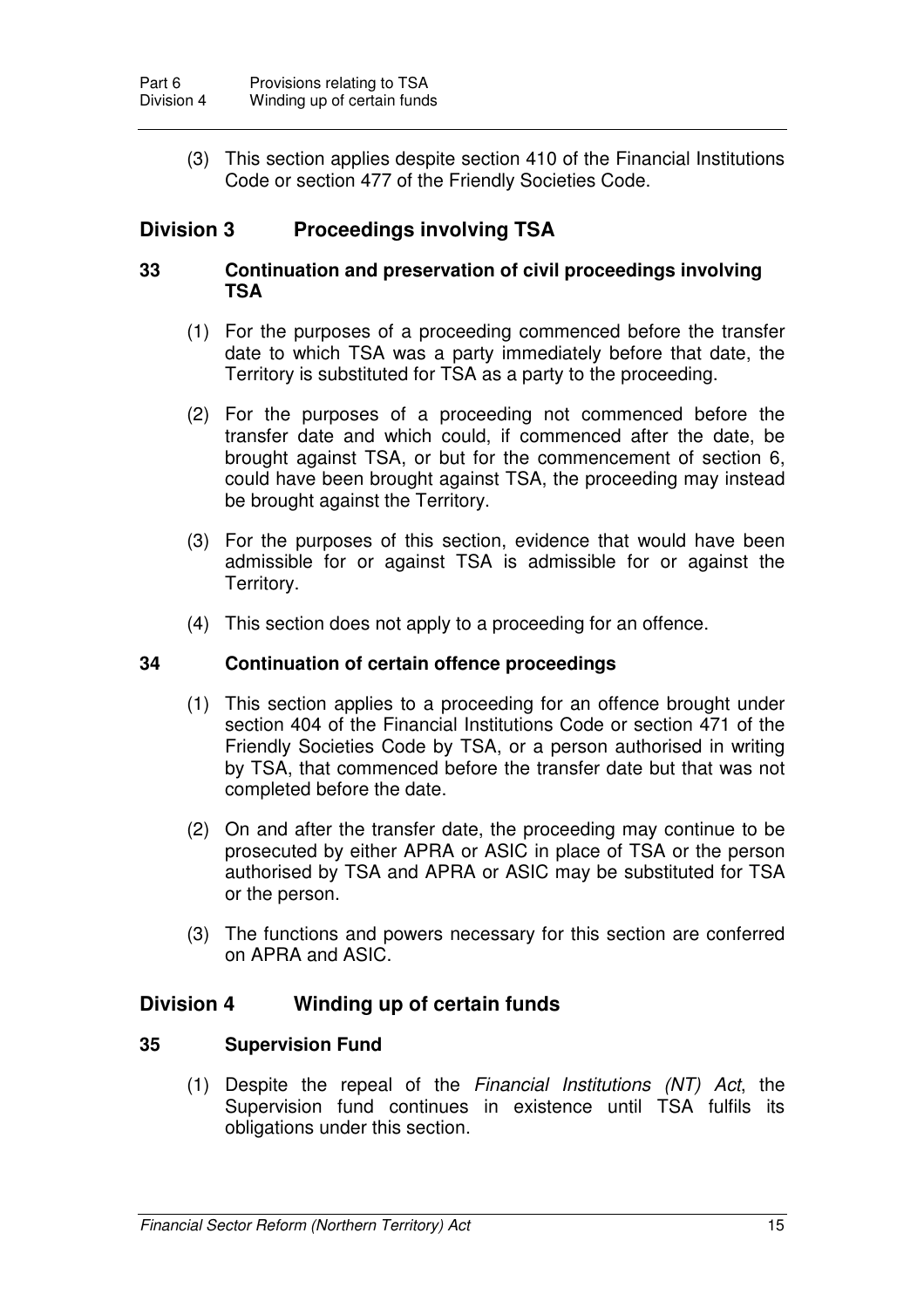- (2) TSA must pay out of the Supervision Fund at such time or times as TSA determines:
	- (a) to APRA such amount in respect of any other liabilities of TSA that, by reason of this Act, become liabilities of APRA, as is determined by TSA;
	- (b) to ASIC such amount in respect of any other liabilities of TSA that, by reason of this Act, become liabilities of ASIC, as is determined by TSA; and
	- (c) to each building society, credit union and friendly society an amount determined by TSA as representing the amount of supervision levy paid by the building society, credit union or friendly society into the supervision fund and unexpended.

#### **36 Credit Unions Contingency Fund**

- (1) On the day before the transfer date, TSA must, under section 99A of the Financial Institutions Code, distribute the whole of retained earnings to the contribution accounts of credit unions.
- (2) For the purposes of subsection (1), section 99A(3) of the Financial Institutions Code does not apply.
- (3) Immediately after TSA complies with subsection (1) it must pay from the Credit Unions Contingency Fund to each credit union the amount standing to the credit union's credit in the fund.
- (4) Subsection (3) applies despite section 103 of the Financial Institutions Code.
- (5) In this section:

**contribution accounts**, of credit unions, means the parts of the Credit Unions Contingency Fund that, under section 98(10) of the Financial Institutions Code, are treated as a deferred asset in the accounts of the credit unions.

**credit union** means a credit union under the Financial Institutions Code.

**retained earnings** has the same meaning as in section 99A of the Financial Institutions Code.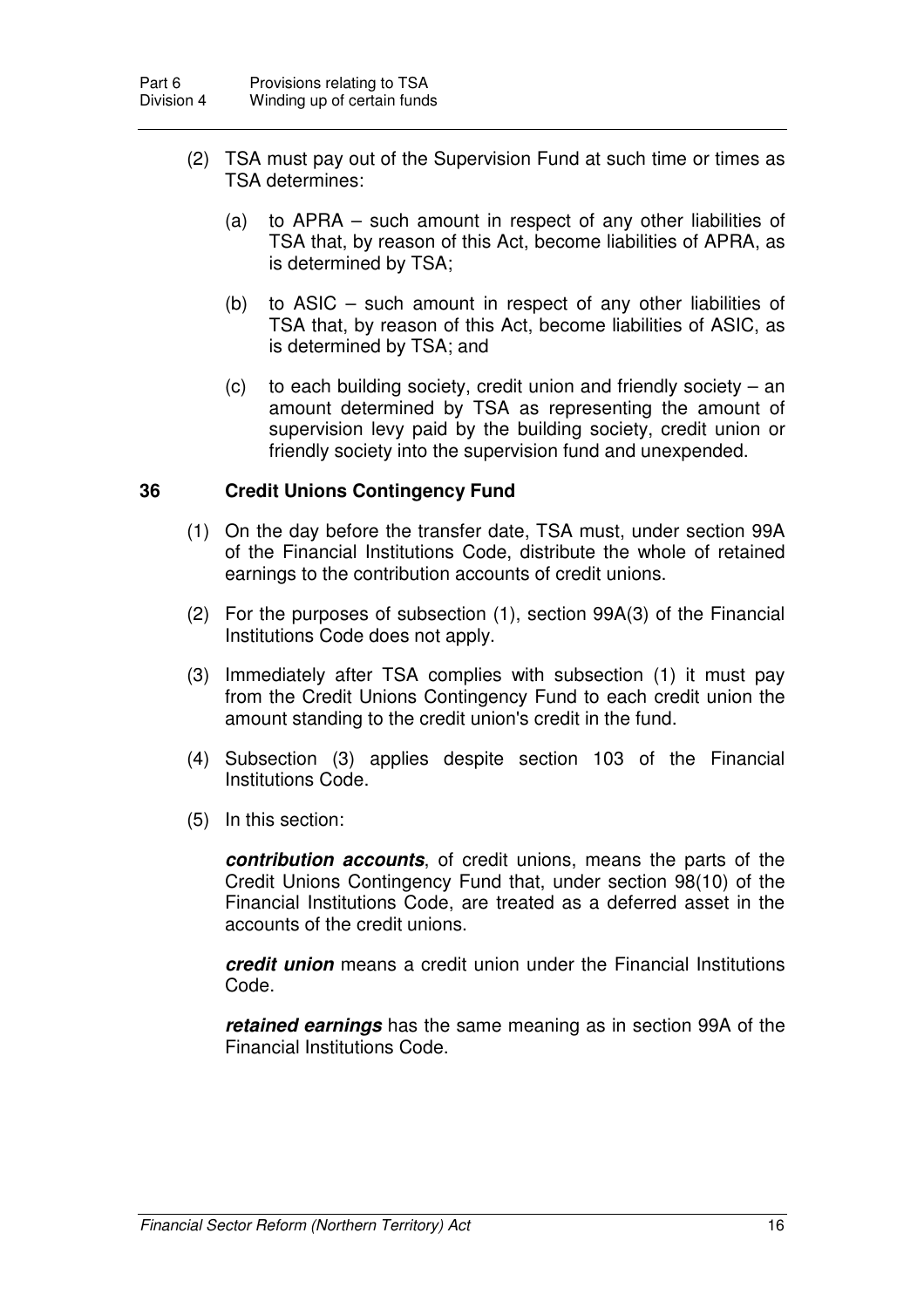# **Part 7 Enforcement by APRA and ASIC of repealed Codes**

#### **37 Conferral of functions and powers relating to financial institutions and friendly societies**

- (1) Either relevant Commonwealth body has the same enforcement powers relating to anything done or omitted to be done under a Code before the transfer date as AFIC or TSA had immediately before that date.
- (2) For the purposes of subsection (1), a Code applies with all necessary changes.
- (3) In this section, **Code** means:
	- (a) the AFIC Code;
	- (b) the Financial Institutions Code; or
	- (c) the Friendly Societies Code.

#### **38 AFIC Code provisions**

- (1) Part 8 of the AFIC Code, other than sections 50, 51, 55 and 58, and the other provisions of the Code relevant to the Part, continue to apply on and after the transfer date in relation to anything done or omitted to be done before that date as if section 6 had not commenced.
- (2) Despite subsection (1), a provision, or part of a provision, applying under that subsection that creates an offence is not limited in its application to anything done or omitted to be done before the transfer date.
- (3) For the purposes of the application mentioned in subsection (1):
	- (a) a reference in the Code to AFIC is taken to be a reference to either relevant Commonwealth body;
	- (b) a reference in the Code to a financial institution is taken to be a reference to an entity that on the transfer date is a company under the Corporations Law and that, immediately before that date, was a financial institution under the Code;
	- (c) in section 52(1) of the Code, the words "the financial institutions scheme" are taken to be omitted and the words "investigating whether an offence against the fiscal bodies legislation has been committed" are taken to be substituted; and (d) a reference in section 52(1)(a) or (b) of the Code to an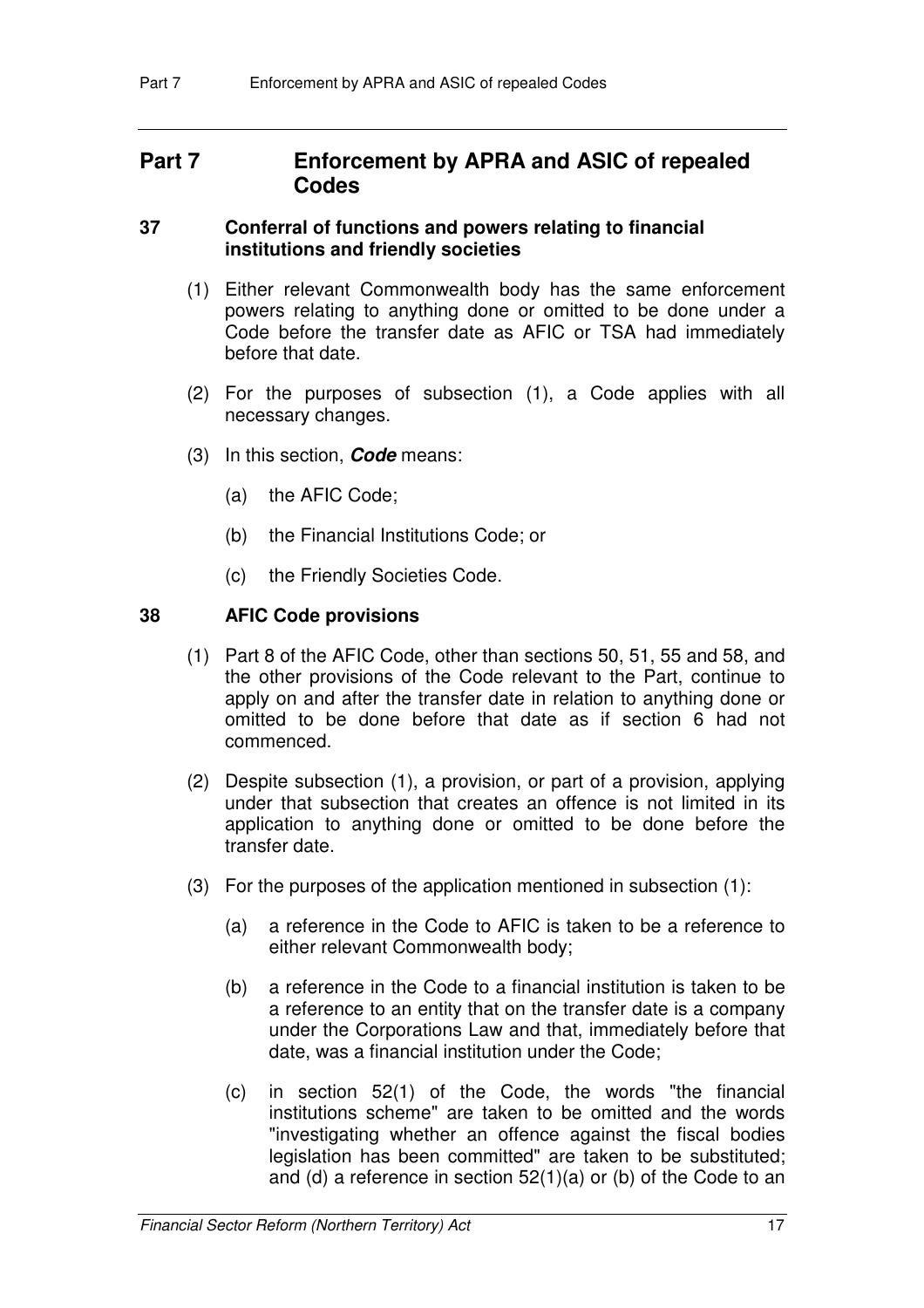employee of AFIC or of a State supervisory authority is taken to be a reference to an employee of either relevant Commonwealth body;

- (e) section 52(5) of the Code is taken to be omitted;
- (f) a reference in section 53(1) or (2) of the Code to the executive director is taken to be a reference to either relevant Commonwealth body;
- (g) a reference in section 53(5) of the Code to officers and employees of the State supervisory authorities is taken to be a reference to officers and employees of either relevant Commonwealth body;
- (h) section 63(1A) and (1B) of the Code are taken to be omitted;
- (i) a reference in section 63(2) of the Code to the Ministerial Council is taken to be a reference to the Minister administering this Act; and
- (j) the Code applies with all other necessary changes.
- (4) This section does not limit section 37.

### **39 Financial Institutions Code provisions**

- (1) Subdivision 1A of Division 2 of Part 2 (other than sections 75, 79 and 82), Part 10 and sections 392, 397, 398 and 404 of the Financial Institutions Code, and the other provisions of the Code relevant for that Subdivision and those Parts and sections, continue to apply on and after the transfer date in relation to anything done or omitted to be done before that date as if section 6 had not commenced.
- (2) Despite subsection (1), a provision, or part of a provision, applying under that subsection that creates an offence is not limited in its application to anything done or omitted to be done before the transfer date.
- (3) For the purposes of the application mentioned in subsection (1):
	- (a) a reference in the Code to the SSA is taken to be a reference to either relevant Commonwealth body;
	- (b) a reference in the Code to a financial body is taken to be a reference to an entity that on the transfer date is a company under the Corporations Law and that, immediately before that date, was a financial body under the Code;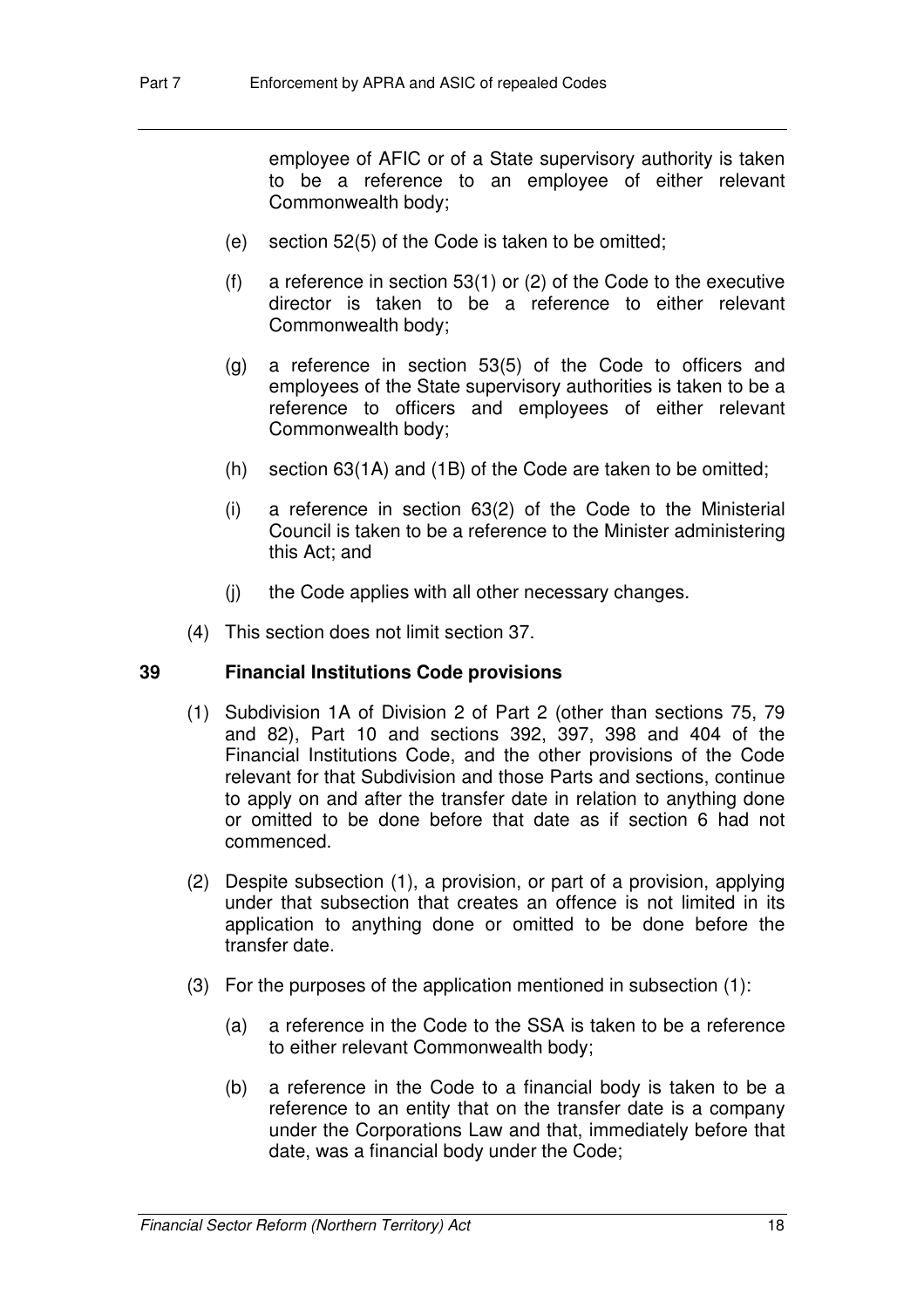- (c) a reference in the Code to a society is taken to be reference to an entity that on the transfer date is a company under the Corporations Law and that, immediately before that date, was a society under the Code;
- (d) in section 76(1) of the Code, the words "the financial institutions legislation" are taken to be omitted and the words "investigating whether an offence against the financial institutions legislation has been committed" are taken to be substituted; and
- (e) a reference in section 76(1)(a) or (b) of the Code to an employee of the SSA is taken to be a reference to an employee of either relevant Commonwealth body;
- (f) section 76(5) of the Code is taken to be omitted;
- (g) in the definition of "financial body to which this section applies" in section 397(1) of the Code, paragraphs (a), (b), (d), (e) and (f) are taken to be omitted;
- (h) section 397(2) of the Code is taken to be omitted;
- (i) in the definition of "financial body to which this section applies" in section 398(1) of the Code, paragraphs (a), (b), (d), (e) and (f) are taken to be omitted;
- (j) in the definition of "prescribed person" in section 398(1) of the Code, paragraphs (a) and (b) are taken to be omitted;
- (k) section 398(2) of the Code is taken to be omitted;
- (l) a reference in section 404(2) of the Code to the Minister is taken to be a reference to the Minister administering this Act; and
- (m) the Code applies with all other necessary changes.
- (4) This section does not limit section 37.

### **40 Friendly Societies Code provisions**

 (1) Subdivision 2 of Division 2 of Part 2 (other than sections 31, 35 and 38), Divisions 3 and 4 of Part 4A, Part 10 and sections 460, 465, 466 and 471 of the Friendly Societies Code, and the other provisions of the Code relevant to that Subdivision, Division or Part or those sections, continue to apply on and after the transfer date in relation to anything done or omitted to be done before that date as if section 6 had not commenced.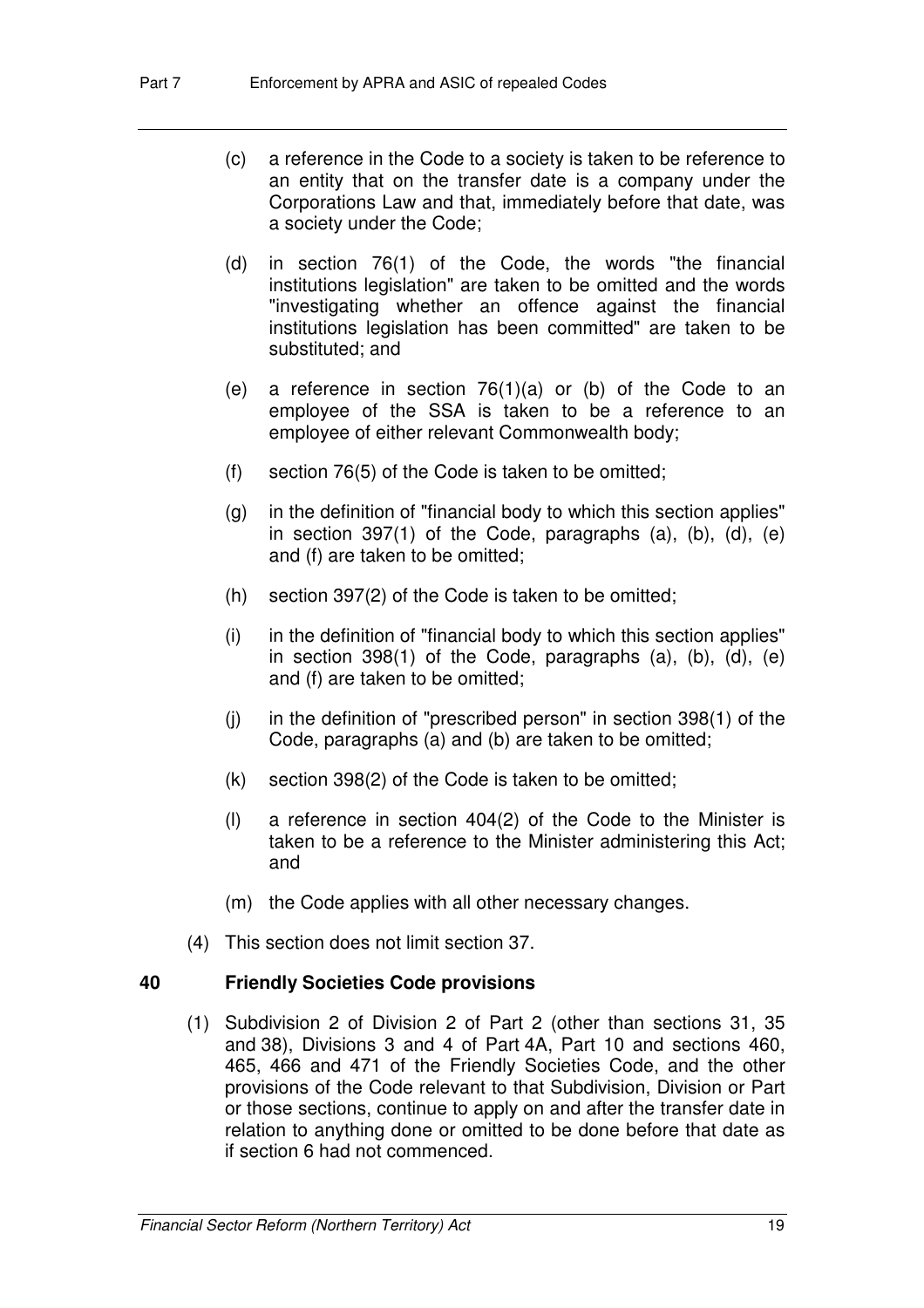- (2) Despite subsection (1), a provision, or part of a provision, applying under that subsection that creates an offence is not limited in its application to anything done or omitted to be done before the transfer date.
- (3) For the purposes of the application mentioned in subsection (1):
	- (a) a reference in the Code to the SSA is taken to be a reference to either relevant Commonwealth body;
	- (b) a reference in the Code to a society is taken to be a reference to an entity that on the transfer date is a company under the Corporations Law and that, immediately before that date, was a society under the Code;
	- (c) in section 32(1) of the Code, the words "the friendly societies legislation" are taken to be omitted and the words "investigating whether an offence against the friendly societies legislation has been committed" are taken to be substituted;
	- (d) a reference in section 32(1)(a) or (b) of the Code to an employee of the SSA is taken to be a reference to an employee of either relevant Commonwealth body;
	- (e) section 32(4) of the Code is taken to be omitted;
	- (f) in the definition of "society to which this section applies" in section 465(1) of the Code, paragraphs (a), (b), (d), (e) and (f) are taken to be omitted;
	- (g) section 465(2) of the Code is taken to be omitted; and (h) in the definition of "society to which this section applies" in section 466(1) of the Code, paragraphs (a), (b), (d), (e) and (f) are taken to be omitted;
	- (i) in the definition of "prescribed person" in section 466(1) of the Code, paragraphs (a) and (b) are taken to be omitted;
	- (i) section  $466(2)$  of the Code is taken to be omitted;
	- (k) a reference in section 471(2) of the Code to the Minister is taken to be a reference to the Minister administering this Act; and
	- (l) the Code applies with all other necessary changes.
- (4) This section does not limit section 37.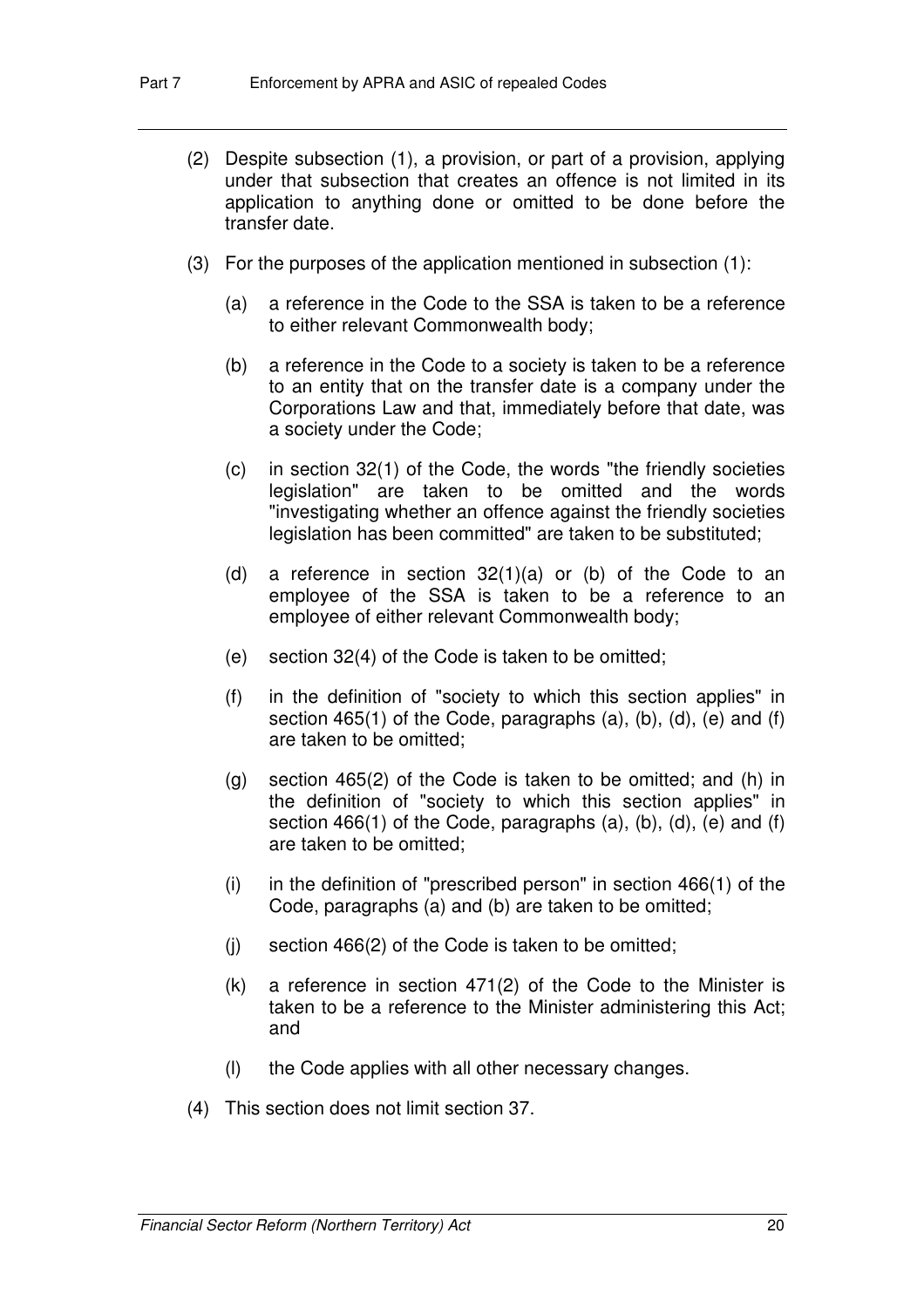#### **41 Conferral of functions and powers**

The functions and powers necessary for the purposes of this Division are conferred on APRA and ASIC.

# **Part 8 Other transitional**

#### **42 Dormant accounts**

- (1) This section applies if:
	- (a) before the transfer date a society transferred an amount from a person's deposit account with a society to another account under section 138A(4)(c) of the Financial Institutions Code; and
	- (b) immediately before the transfer date the amount has not been lawfully totally paid out as mentioned in section 138A(6)(b) of that Code.
- (2) Immediately before the transfer date the amount remaining in the other account for the person is taken to have been transferred back to the person's deposit account as if it had never been classified as a dormant account or closed under section 138A of the Financial Institutions Code.

#### **43 Withdrawable shares in building societies**

- (1) A person who, immediately before the transfer date, was entitled to a withdrawable share of a building society, is deemed to have become on that date the holder of a deposit with the building society of an amount equal to the amount paid up on the share.
- (2) The holder of the deposit continues to have the same voting or other rights (if any) as the holder of the withdrawable share had.
- (3) Any withdrawable shares of a building society on issue immediately before the transfer date and converted to deposits under subsection (1) are deemed to have been cancelled.
- (4) This section applies subject to such standards or rules about the conversion of withdrawable shares to deposits as are determined by TSA.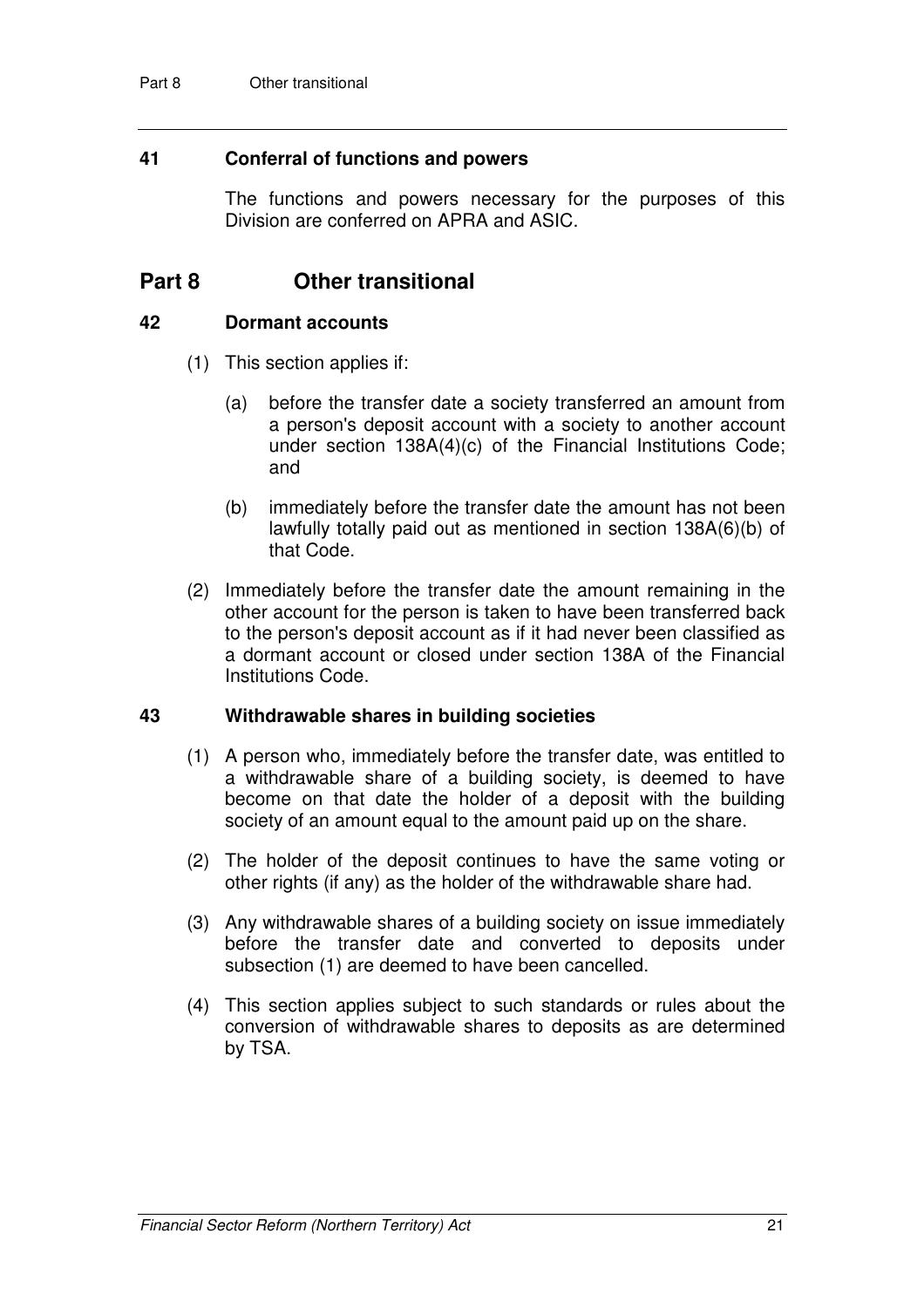(5) In this section:

**building society** means a transferring financial institution of this jurisdiction (within the meaning of Part 1 of Schedule 4 to the Corporations Law) authorised under the Financial Institutions Code to operate as a building society immediately before the transfer date.

**withdrawable share** means a withdrawable share within the meaning of the Financial Institutions Code.

#### **44 Mergers and transfers of engagements commenced under Financial Institutions (NT) Code**

- (1) This section applies if a transfer of engagements or merger commenced before the transfer date under Part 7 of the Financial Institutions (NT) Code and immediately before that date has not been completed, or been given effect.
- (2) The transfer of engagements or merger may be completed, or be given effect, under Part 7 of the Financial Institutions (NT) Code on or after the transfer date and, for that purpose, that Part, and other provisions of the Code relevant to that Part, continue to apply as if section 6 had not commenced.
- (3) For the purpose of the application mentioned in subsection (2):
	- (a) a reference in the Financial Institutions (NT) Code to the TSA is taken to be a reference to either relevant Commonwealth body; and
	- (b) a reference in the Financial Institutions (NT) Code to the SSA of a participating State is taken to be a reference to either relevant Commonwealth body; and
	- (c) the Financial Institutions (NT) Code applies with all other necessary changes.
- (4) For the purposes of this section a transfer of engagements was commenced before the transfer date under Part 7 of the Financial Institutions (NT) Code if, before that date:
	- (a) one of the following conditions was satisfied in relation to each society or foreign society involved:
		- (i) the transfer was approved by a special resolution of the society or foreign society, in accordance with the relevant Financial Institutions Code;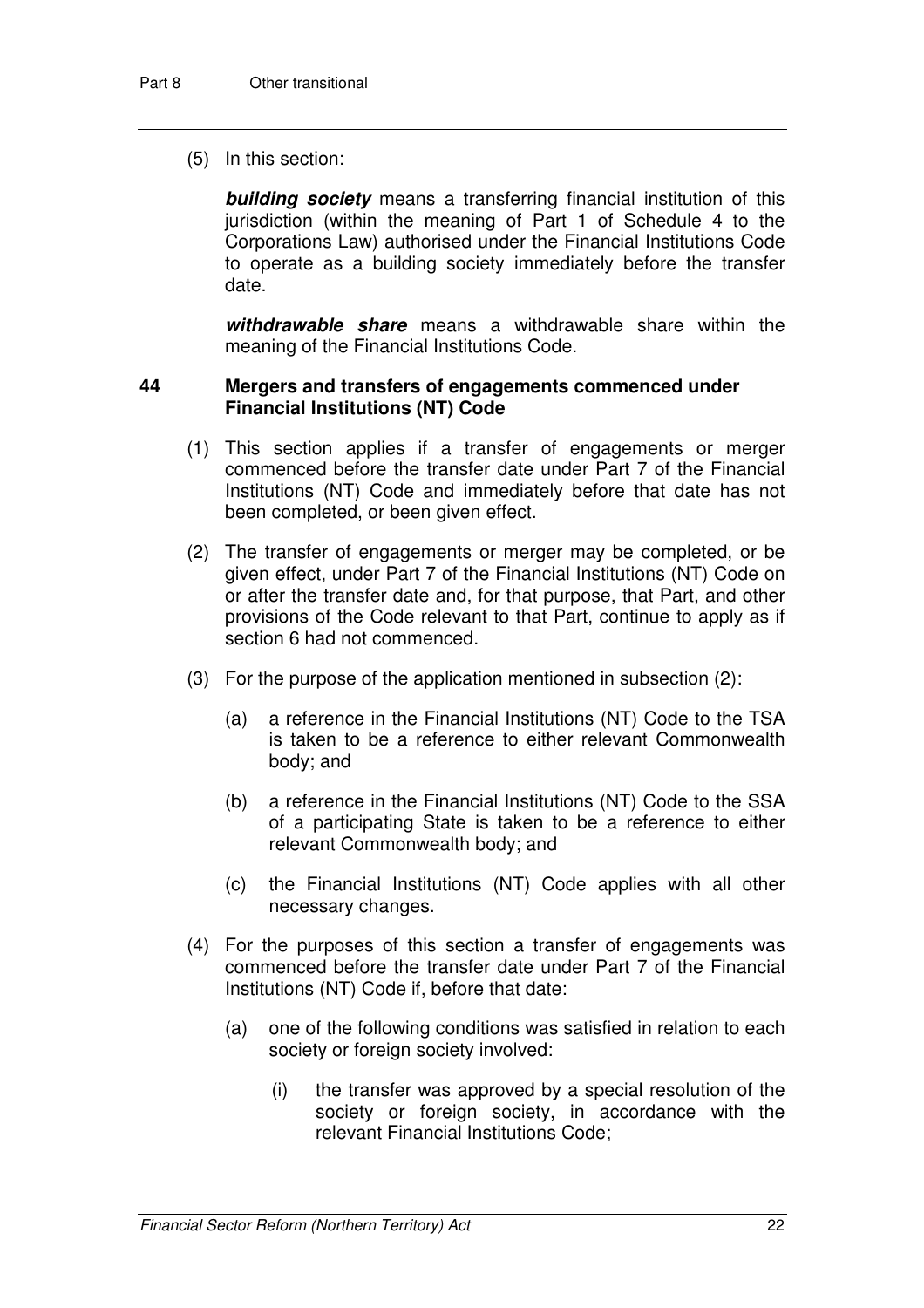- (ii) the relevant SSA made a determination, under the relevant Financial Institutions Code, that the transfer may be approved by the board of the society or foreign society; or
- (b) in a case where each entity involved in the transfer is a society, TSA gave a direction, under the Financial Institutions (NT) Code, requiring the transfer.
- (5) For the purposes of this section, a merger was commenced before the transfer date if, before that date, one of the following conditions was satisfied in relation to each society or foreign society involved:
	- (a) the merger was approved by a special resolution of the society or foreign society, in accordance with the relevant Financial Institutions Code;
	- (b) the relevant SSA made a determination, under the relevant Financial Institutions Code, that the merger may be approved by the board of the society or foreign society.
- (6) The functions and powers of the SSA that are necessary for the purposes of this section are conferred on each relevant Commonwealth body.
- (7) In this section:

**financial institutions agreement** has the same meaning as in section 3 of the AFIC Code.

**foreign society** means a body corporate that, before the transfer date, was a society under the financial institutions legislation of another participating State, whether or not it was registered as a foreign society under Part 11 of the Financial Institutions (NT) Code.

**participating State** means a State that, immediately before the transfer date, was a party to the financial institutions agreement and in which, immediately before that date, the foreign society was incorporated.

#### **relevant Financial Institutions Code** means:

- (a) in relation to a society, the Financial Institutions (NT) Code; or
- (b) in relation to a foreign society, the law of another participating State corresponding to the Financial Institutions (NT) Code.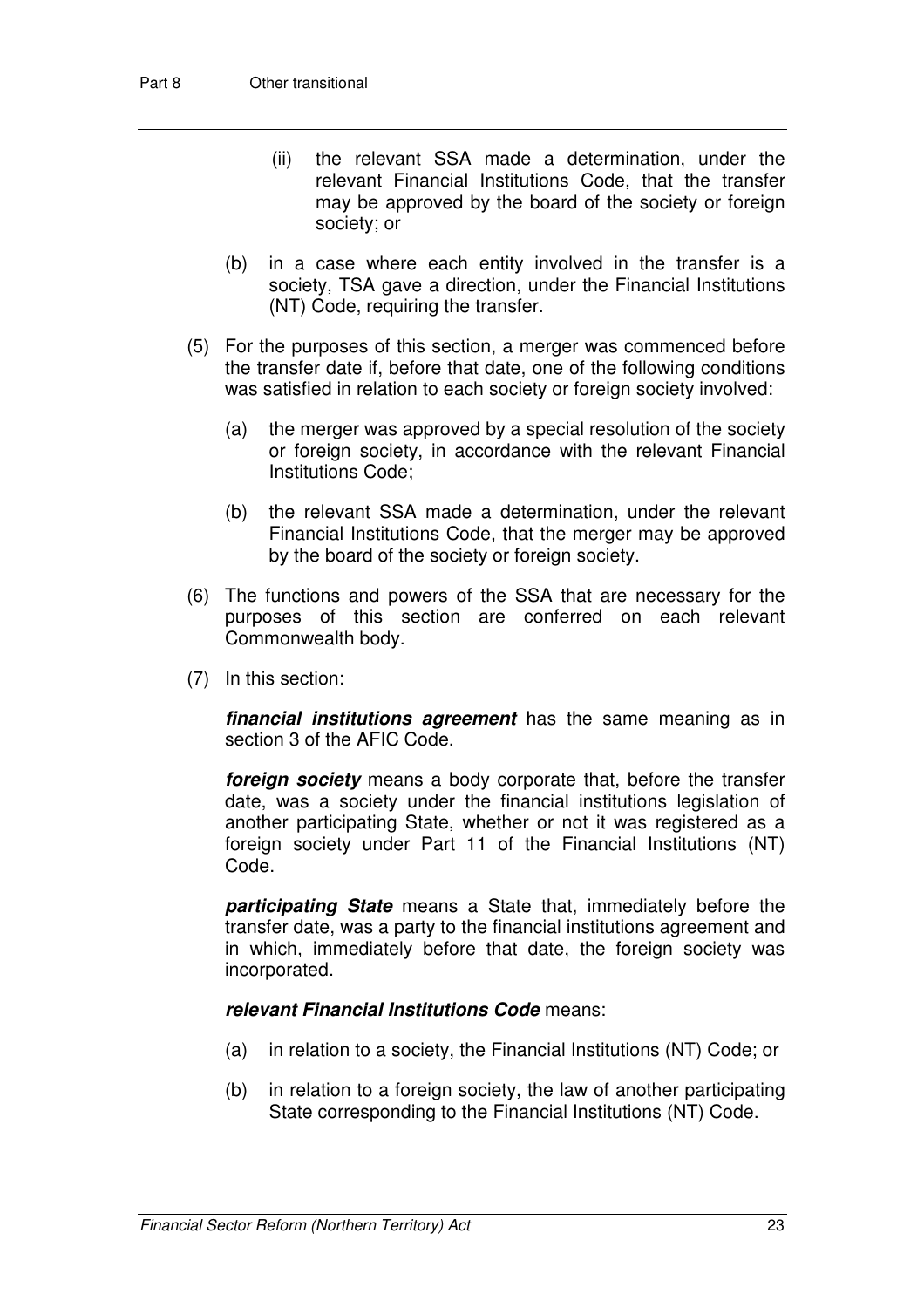#### **relevant SSA** means:

- (a) in relation to a society, TSA; or
- (b) in relation to a foreign society, the State supervisory authority under the financial institutions legislation of the other participating State.

**society** means an entity that, immediately before the transfer date, was a society under the Financial Institutions (NT) Code.

#### **45 Mergers and transfers of engagements commenced under Friendly Societies (NT) Code**

- (1) This section applies if a transfer of engagements or merger commenced before the transfer date under Part 7 of the Friendly Societies (NT) Code and immediately before that date has not been completed, or been given effect.
- (2) The transfer of engagements or merger may be completed, or be given effect, under Part 7 of the Friendly Societies (NT) Code on or after the transfer date and, for that purpose, that Part, and other provisions of the Code relevant to that Part, continue to apply as if section 6 had not commenced.
- (3) For the purposes of the application mentioned in subsection (2):
	- (a) a reference in the Friendly Societies (NT) Code to the SSA is taken to be a reference to either relevant Commonwealth body; and
	- (b) a reference in the Friendly Societies (NT) Code to the SSA of a participating State is taken to be a reference to either relevant Commonwealth body; and
	- (c) the Friendly Societies (NT) Code applies with all other necessary changes.
- (4) For the purposes of this section a transfer of engagements was commenced before the transfer date under Part 7 of the Friendly Societies (NT) Code if, before that date:
	- (a) one of the following conditions was satisfied in relation to each society or foreign society involved:
		- (i) the transfer was approved by a special resolution of the society or foreign society, in accordance with the relevant Friendly Societies Code;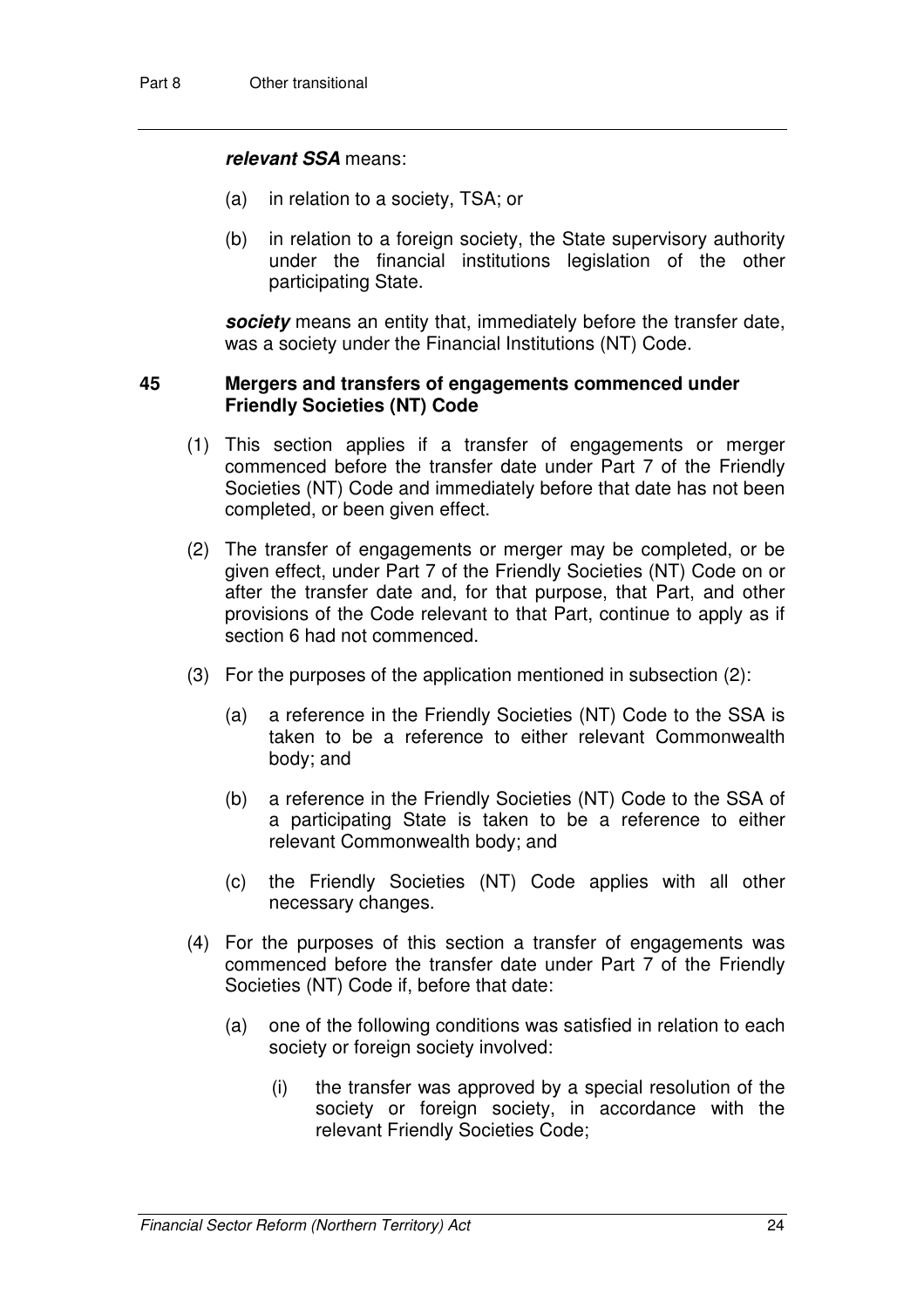- (ii) the relevant SSA made a determination, under the relevant Friendly Societies Code, that the transfer may be approved by the board of the society or foreign society; or
- (b) in a case where each entity involved in the transfer is a society, TSA gave a direction, under the Friendly Societies (NT) Code, requiring the transfer.
- (5) For the purposes of this section, a merger was commenced before the transfer date if, before that date, one of the following conditions was satisfied in relation to each society or foreign society involved:
	- (a) the merger was approved by a special resolution of the society or foreign society in accordance with the relevant Friendly Societies Code;
	- (b) the relevant SSA made a determination, under the relevant Friendly Societies Code, that the merger may be approved by the board of the society or foreign society.
- (6) The functions and powers of the SSA that are necessary for the purposes of this section are conferred on each relevant Commonwealth body.
- (7) In this section:

**financial institutions agreement** has the same meaning as in section 3 of the AFIC Code.

**foreign society** means a body corporate that, before the transfer date, was a society under the friendly societies legislation of another participating State, whether or not it was registered as a foreign society under Part 11 of the Friendly Societies (NT) Code.

**friendly societies legislation** has the same meaning as in section 8A of the AFIC Code.

**participating State** means a State which, immediately before the transfer date, was a party to the financial institutions agreement and in which, immediately before that date, the foreign society was incorporated.

#### **relevant Friendly Societies Code** means:

- (a) in relation to a society, the Friendly Societies (NT) Code; or
- (b) in relation to a foreign society, the law of another participating State corresponding to the Friendly Societies (NT) Code.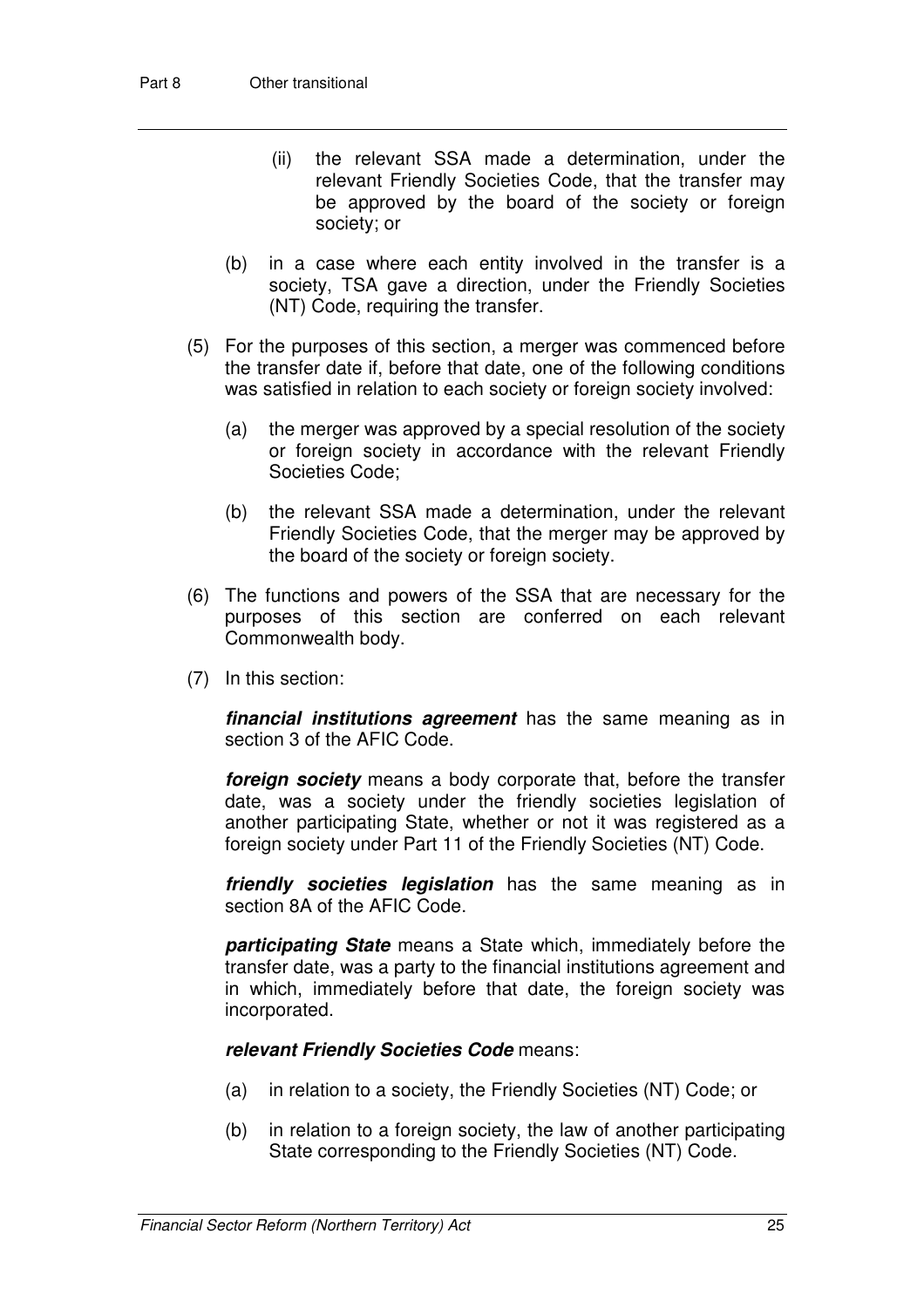#### **relevant SSA** means:

- (a) in relation to a society, TSA; or
- (b) in relation to a foreign society, the State supervisory authority under the friendly societies legislation of the other participating State.

**society** means an entity that, immediately before the transfer date, was a society under the Friendly Societies (NT) Code.

#### **46 Australian Financial Institutions Appeals Tribunal**

- (1) This section applies on the transfer date.
- (2) The Australian Financial Institutions Appeals Tribunal established under section 8 of the AFIC Act ceases to exist by reason of the Financial Sector Reform (Queensland) Act 1999 of Queensland.
- (3) All applications made to the Australian Financial Institutions Appeal Tribunal under a Code for review of a decision that have not been decided are taken to have been withdrawn.
- (4) In this section, **Code** means the AFIC Code, Financial Institutions Code or Friendly Societies Code.

# **Part 9 Miscellaneous**

#### **47 Building societies and credit unions**

Unless the contrary intention appears, a reference in an Act (other than this Act) or an instrument of a legislative or administrative character to a building society or credit union has effect on and after the transfer date as a reference to an authorised deposittaking institution within the meaning of the Banking Act 1959 of the Commonwealth.

#### **48 Friendly societies**

Unless the contrary intention appears, a reference in an Act (other than this Act) or an instrument of a legislative or administrative character to a friendly society has effect on and after the transfer date as a reference to a body:

- (a) that, immediately before the transfer date, was a society within the meaning of the Friendly Societies Code; or
- (b) a body that is a friendly society for the purposes of the Life Insurance Act 1995 of the Commonwealth.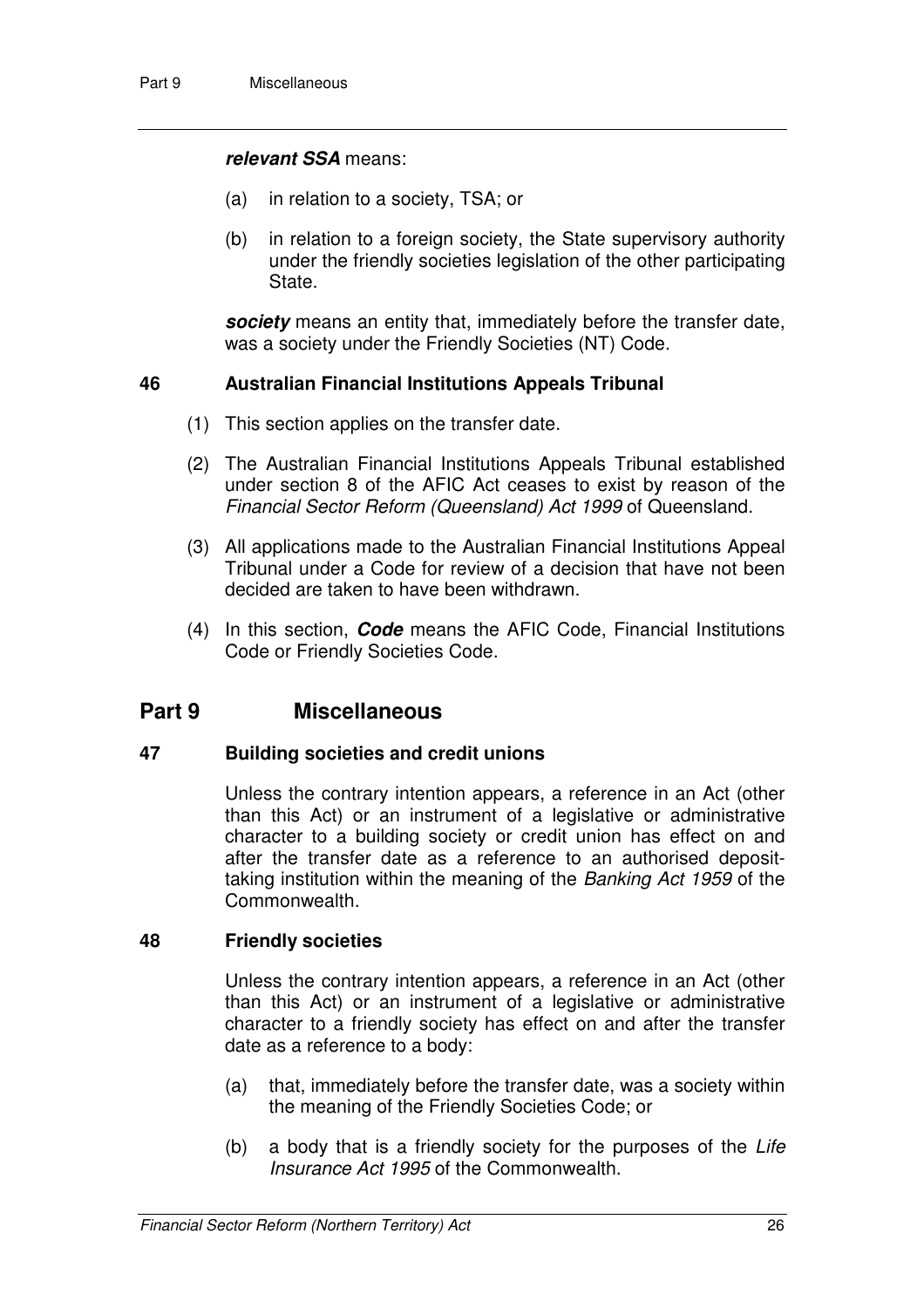#### **49 Exemption from taxes**

- (1) No stamp duty or any other duty or tax is chargeable under any Act in respect of anything effected by or done under this Act.
- (2) Subsection (1) does not apply to Part 3.

#### **50 Regulations**

The Administrator may make regulations, not inconsistent with this Act, prescribing matters:

- (a) required or permitted by this Act to be prescribed; or
- (b) necessary or convenient to be prescribed for carrying out or giving effect to this Act.